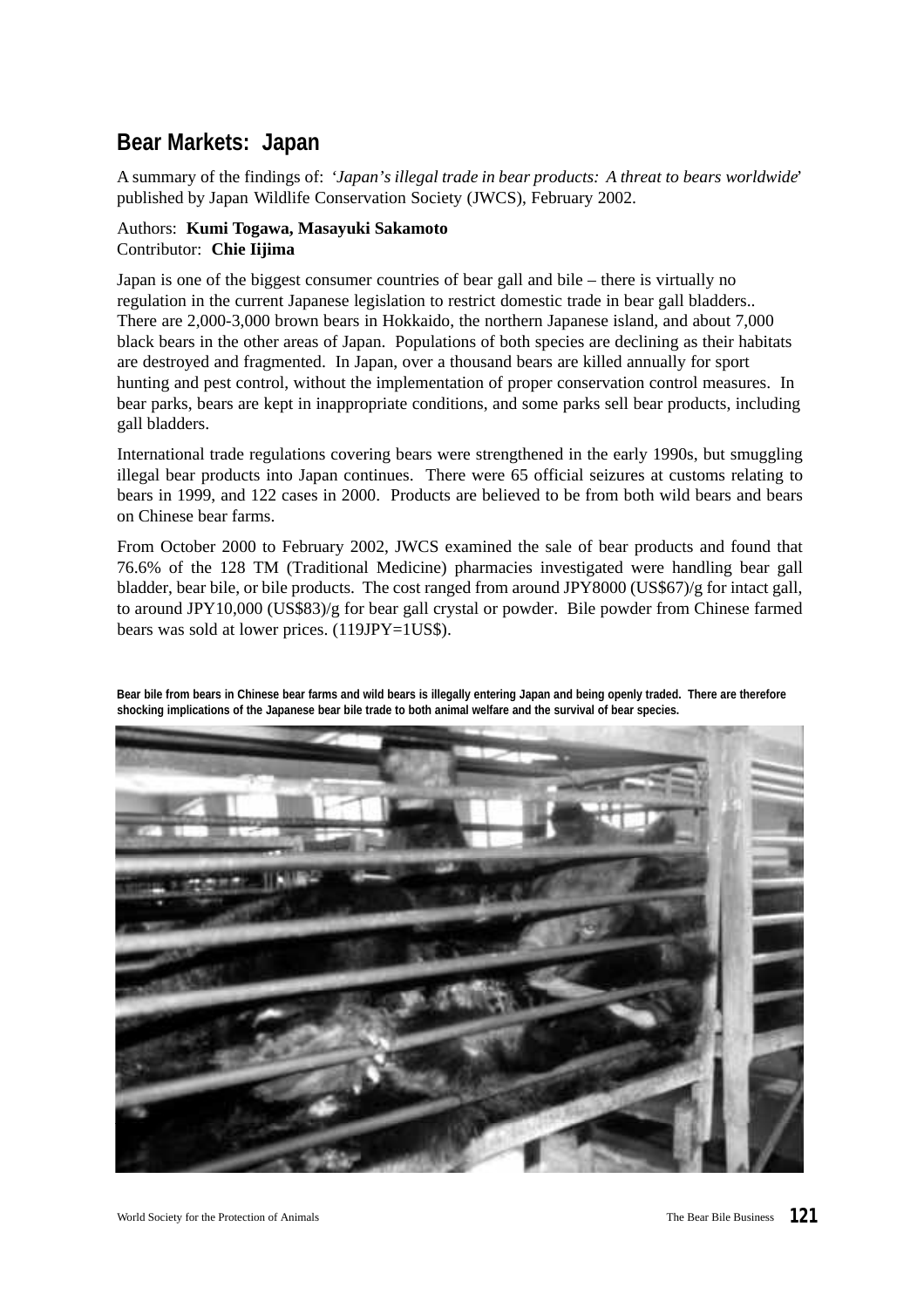

**Intact bear gall on sale at a TM pharmacy.**

# **Summary of Findings**

The investigation revealed four different sources for the products:

- **a) imported from wild bears; b) Japanese wild bears (sport hunting and pest control);**
- **c) Chinese farmed bears; d) bears from Japanese bear parks.**

**a) Imported from wild bears:** It was found that 33TM pharmacies (25.8%) and 29 manufacturers (58.0%) were handling imported wild bear gall bladders. The main source of bear gall and bile in Japan is imported from wild bears, mainly from China, Himalayas, Canada and Russia. This suggests that the illegal international trade in bear gall and bile is extensive. It was found that Hong Kong is one of the important accumulation points for these products, suggesting that specialised traders are operating this illegal trade.

**b) Japanese wild bears (sport hunting and pest control):** It was found that 23TM pharmacies (18.0%) and 7 manufacturers (14.0%) were handling gall bladders or bear products taken Japanese wild bears. This is an important supply for TM pharmacies, most of them obtain the gall bladders directly from the hunters.

**c) Chinese farmed bears:** It was found that 14TM pharmacies (10.9%) and 19 manufacturers (38.0%) were handling bear gall or bear products from Chinese farmed bears. Even though these have been illegally imported, manufacturers rely on this source as a stable supply, and they encourage the use of them.

The TM industry is illegally importing Chinese farmed bear bile, instead of promoting a change to alternative treatments or synthetic drugs. Consumption of bear gall products is increasing in Japan, and sales over the Internet are increasing.

**d) Bears in Japanese bear parks:** None of the TM pharmacies, but 2 manufacturers (4.0%), were found to be handling gall bladders from Japanese bear parks. JWCS discovered the sale of bear gall bladders in a bear park.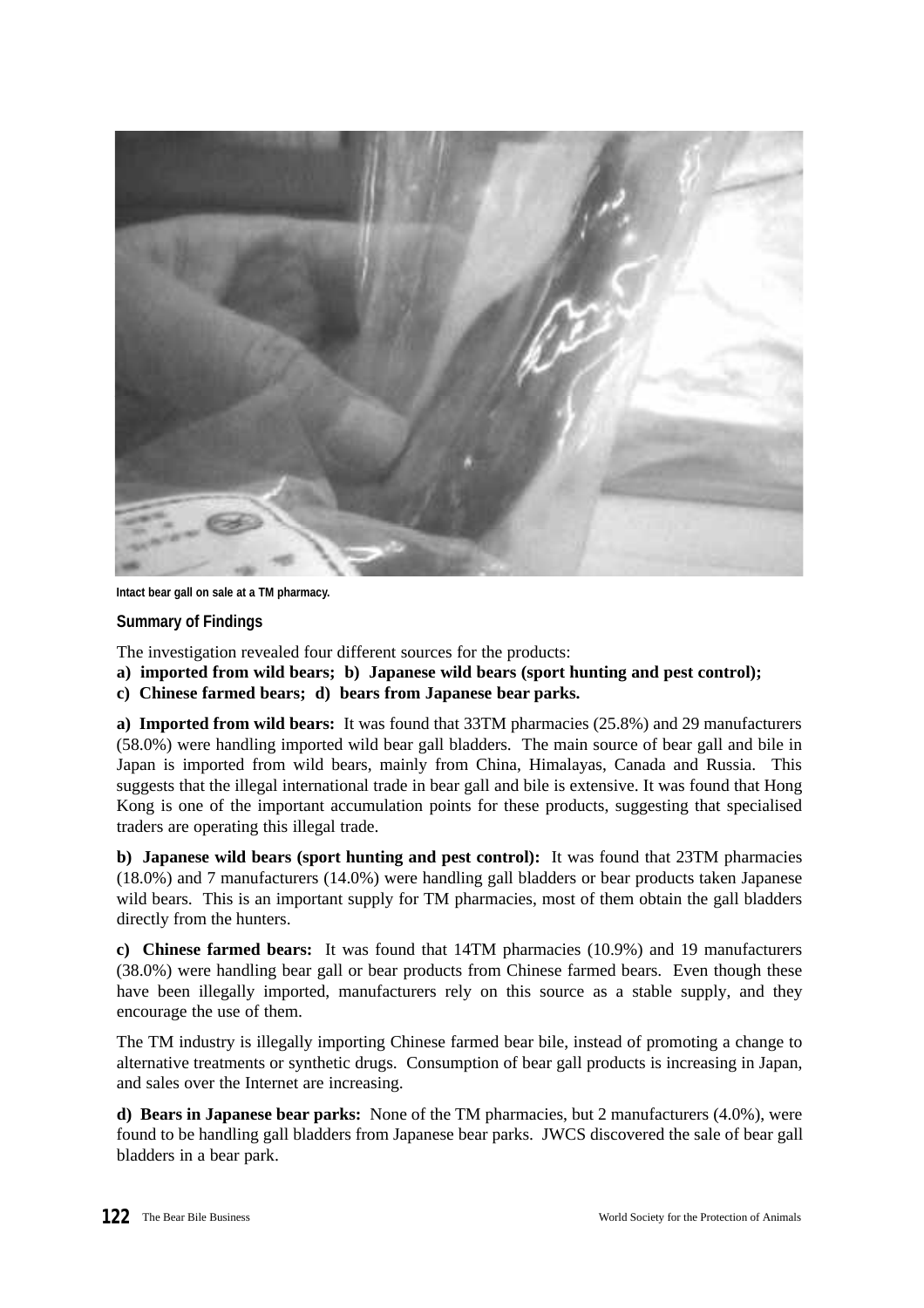As a result of this investigation, JWCS has confirmed that the demand for bear bile in Japan is still continuing at a level of at least 200kg per year. If we assume 20g of dried bear gall and bile is obtained from one bear, then in theory 10,000 bears must be killed to satisfy the demand. Even the farmed bears in China don't live for very long, and the captive stock needs to be supplemented with wild caught bears. The volume of official, legally imported products is only 2-8kg (obtained from CITES Appendix II bear species). There is clearly a major illegal trade in bear gall bladder and bile products being undertaken at present in Japan. JWCS believes that the demand has badly affected the survival of bears both inside Japan and internationally.

Current Japanese legislation does not control the marketing of bear gall, bear bile and processed medicines, so these products are still openly on sale in Japan. Furthermore, since the Japanese domestic legislation on bear trade has several loopholes, it is possible that illegally imported bear gall is mixed with domestic products in the market place. This also has a negative effect on the implementation and enforcement of CITES.

#### **Current status of bears in Japan**

**1. Brown bear (***Ursus arctos***):** The brown bear in Japan is found only on Hokkaido, and its estimated population is placed less than 2,247~3,628<sup>1</sup>. Its habitat ranges from the coastal regions to the mountains, but today the habitats are being fragmented and are shrinking in size. It is listed in Appendix II of CITES. One population of the Japanese brown bear (found in the western Ishikari region of Hokkaido) is listed as an 'endangered regional population' in the Japanese Red List. The Japanese population has yet to be listed in IUCN Red List.

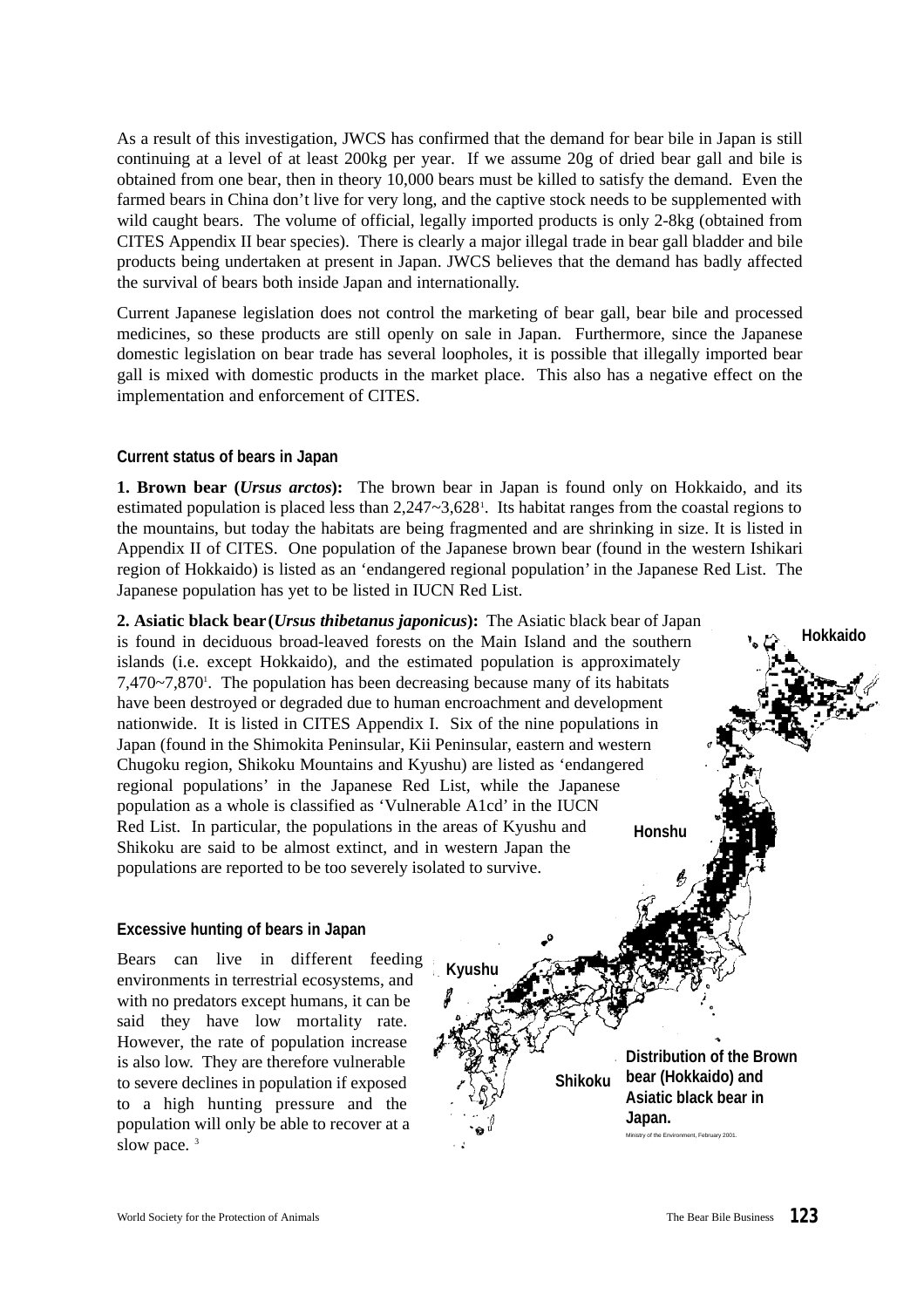In Japan there is virtually no proper conservation and wildlife management policy in place, and human-animal conflict problems, including attacks on humans and damage to agricultural crops, are not adequately controlled. Therefore, when bears appear in human settlements, where there are no means of preventing damage by bears, the animals are immediately treated as pests and dealt with accordingly. Even when no damage has taken place or there have been no specific risks, bears are hunted or captured in the name of 'preventive pest control'.

There is the additional problem of the high commercial value attached to the gall bladders, taken from hunted bears.

## **History of bear hunting**

In the Edo period (1603-1867), during which the effect of bear gall bladder as a Traditional Oriental Medicine (TM) came to be known and the demand for it increased dramatically in Japan, a class of hunters called matagi, who would conduct hunting with strict rituals, in traditional and secret ways, came to be recognised. This tradition was handed down through the generations as a specialised professional occupation, and gave improved social status. However, in the Meiji period (1868-1912) anybody was allowed to be engaged in hunting activities, if carried out within the legal framework. Today the industrial structure has changed, and matagi as a traditional profession no longer exists. However, since the Meiji period until today, the Asiatic black bear and brown bear have always been the objects of both sport hunting and pest control.

#### **Bear hunting legislation**

Hunting of wild animals within Japan is regulated by the Game and Hunting Law, which classifies such activities into sport hunting and hunting for other purposes, particularly pest control.

Sport hunting of mammals, except for marine mammals, rats and moles and birds, is only allowed for those animals designated as *"target animals for hunting"*. This includes the bear species. Those who have a proper hunting qualification and permit are allowed to hunt bears for sport within a hunting period, and outside certain designated protected areas. However, the government (Ministry of Environment) prohibits hunting of the Asiatic black bear in 17 of the 46 prefectures, where the animals are believed to be found (in some of these prefectures the species may be extinct). In Hokkaido, which is the only prefecture where the brown bear is found in Japan, hunting of this animal is not prohibited. Trapping for sport of either bear species is prohibited.

The pest control of game mammals and birds is allowed by permission granted by the individual prefectural governments, with great discretion left to the authorised official as to how, and on what grounds, the permit is issued.. Some of the prefectures entrust this to the municipal governments. The Ministry of Environment offers certain guidelines for setting criteria pest control permits, but the prefectural governments are not bound to adopt these. Unlike sport hunting, there is no restriction on when or where pest control takes place. Therefore, it can happen within protected areas. There is also restriction on the use of traps, except where they may be detrimental to human safety.

Apart from the Game and Hunting Law, the Law for Conservation of Endangered Species of Wild Fauna and Flora (LCES), regulates hunting of listed domestic endangered species. However, the LCES does not list the brown bear and Asiatic black bear as endangered species in Japan, thus applying no control over the hunting of these animals.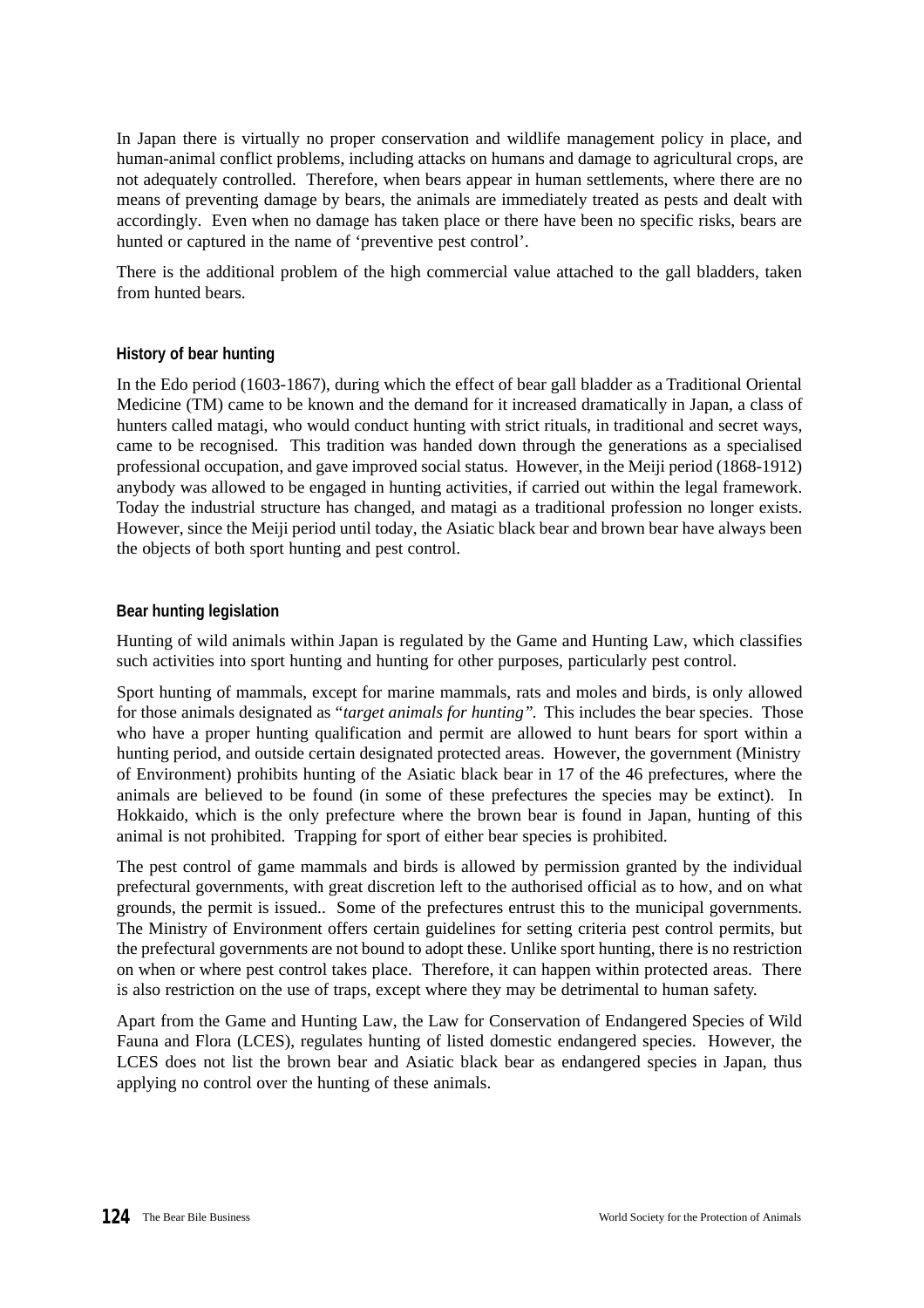# **The bear hunting statistics**

According to recent statistics, the number of bears annually hunted for the purpose of sport hunting and pest control is 1,217 for Asiatic black bears and 299 brown bears<sup>4</sup>. From 1992 to 1998, the annual numbers of Asiatic black bears and brown bears hunted for pest control exceeded those killed for sport. In 1996, the number of Asiatic black bears killed in the name of pest control was 2.5 times the number killed by sport hunting. (Table 1)

There is no established effective monitoring system for data collection with the statistics based on basic reports by the hunters themselves. It is suspected that there is illegal hunting or manipulation of the figures. The number of trapped bears are not recorded.

|                              |                | 1989   | 1990             | 1991             | 1992  | 1993  | 1994  | 1995   | 1996       | 1997             | 1998  | 1989~1998 |
|------------------------------|----------------|--------|------------------|------------------|-------|-------|-------|--------|------------|------------------|-------|-----------|
|                              |                |        |                  |                  |       |       |       |        |            |                  |       | total     |
| Asiatic<br><b>Black Bear</b> | Sport hunting  | 761    | 869              | 811              | 578   | 553   | 448   | 728I   | 479        | 539 <sup>1</sup> | 492   | 6.258     |
|                              | Pest control   | ∣.2661 | 658              | 1.0861           | 1.148 | 666   | 1,080 | 658    | 1,246      | 667              | 7251  | 9,200     |
|                              | Total          | 2.027  | .527             | 1,897            | 1,726 | 1.219 | 1,528 | l.386İ | 1,725      | 1,206            | 1,217 | 15,458    |
|                              | Sport hunting! | 76 I   | 132 <sub>1</sub> | 173 <sub>l</sub> | 98    | 118   | 72    | 107    | <b>126</b> | 94               | 141   | 1,137     |
| <b>Brown Bear</b>            | Pest control   | 108    | 88               | 94               | 124   | 169   | 105   | 122    | 210        | 112              | 158   | 1,290     |
|                              | Total          | 184    | 220              | 267              | 222   | 287   | 177   | 229    | 336        | 206              | 299   | 2,427     |

# **The reality of bear hunting**

'Preventive pest control' and bear trapping are two major factors greatly affecting the conservation of bear populations.

**Preventive pest control:** 'Spring Bear Hunting'is carried out in April and May, when Asiatic black bears come out from their wintering dens. This continues a hunting practice from the matagi period. It is easy for the hunters to move around as there is less snow and the bears are slow moving following hibernation. In addition, the bears are thought to have rich, concentrated bile in their gall bladders. However, the hunting season is limited to November 15th – February 15th (October 1st - January 31st in Hokkaido). Consequently, local governments have granted permission for 'preventive pest control', assuming that a certain number of bears might cause problems after spring. Local government officers are given great discretion when granting permission, with virtually no scientific or systematic basis for the decision. The way in which the bears'natural denning activities are invaded, is very different to the purpose of pest control and effectively extends the official hunting period.

**Trapping:** When allowed for pest control, the use of snares, with which a number of bears can be caught, is allowed. The hunts are indiscriminate and even female bears in their breeding cycle and bear cubs can also become victims. A certain number of Asiatic black bears are predicted to be caught as by-catch, following the trapping of wild boars (especially with wire traps). Hunters must know that such a by-catch may occur, because of the overlapping distribution of these animals.

## **Legal and illegal importation of wild bear gall bladder into Japan**

The regulation on international trade for the implementation of CITES is governed by the 'Law for International Exchange and International Trade'. The customs authorities, acting on the 'Customs Law', take the main responsibility for monitoring the enforcement of 'Law for International Exchange and International Trade' and should stop any imports lacking the necessary permit and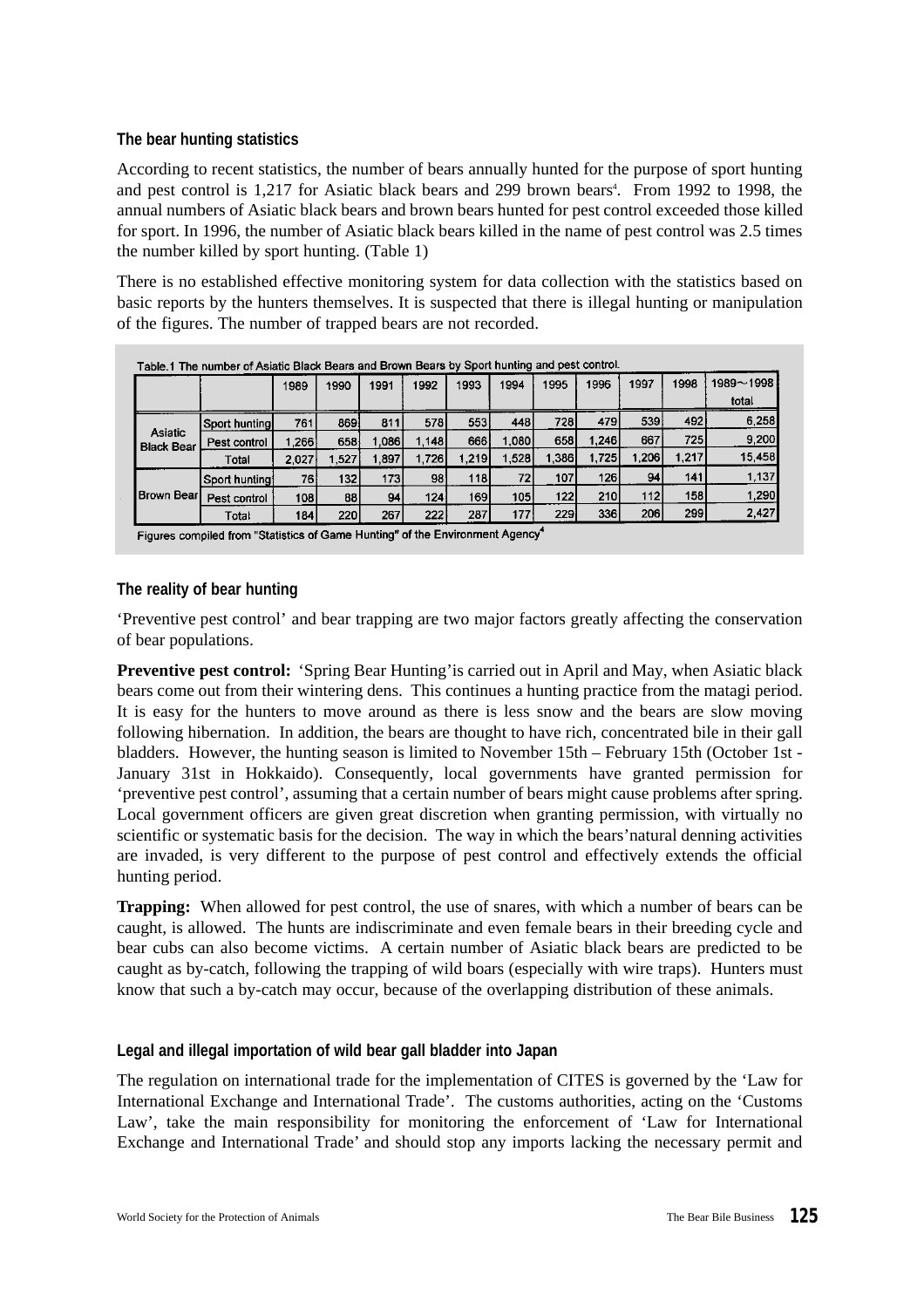other related documents. They also order the administrative penalty and bring the case to the attention of the prosecutor. The police take responsibility for the investigation once the smuggled freight has entered into Japan.

The Customs Statistics of Japan<sup>5</sup> show a drastic decline in the importation of bear gall bladders after 1991. In 1993-94 there was no official record of bear gall imported into Japan. As a background to this trend the following points are considered:

- In 1990 China prohibited unauthorised hunting of the Asiatic black bear, brown bear and sun bear in China.
- The CITES ban on the international trade in the Sloth bear, now listed in Appendix I, came into effect.
- At the CITES COP8 in 1992, all bear populations in China, including those of the brown bear, were listed in Appendix I, while other brown bear populations in the world and the American black bear entered Appendix II.

Thus the regulations concerning the international trade in bears, bear parts and derivatives were strengthened.

However, imports started again in 1995 and continue, mainly from Canada and Russia (Table 2). It should also be noted that the prices for imported goods are now far higher, when compared with the prices before import controls were tightened (Table 3).

| <b>Export Countries</b> | 1988                 | 1989                                 | 1990                    | 1991        | 1992        | 1993 | 1994 | 1995  | 1996  | 1997                                      | 1998         | 1999                      | 2000  |
|-------------------------|----------------------|--------------------------------------|-------------------------|-------------|-------------|------|------|-------|-------|-------------------------------------------|--------------|---------------------------|-------|
| Canada                  | >840                 | 1,127                                | 550                     | 503         |             |      |      | 3.574 | 1,997 | 5,061                                     | 564          | >1.122                    |       |
|                         | $ $ (>US\$7,059) $ $ |                                      | (US\$9,471) (US\$4,622) | (US\$4,227) |             |      |      |       |       | [(US\$30,034)](US\$16,782)] (US\$50,933)] |              | (US\$4,739)(>US\$9,429)   |       |
| Russia                  |                      |                                      |                         |             |             |      |      |       |       | 3,586                                     |              | 3,961                     | 2,913 |
|                         |                      |                                      |                         |             |             |      |      |       |       | (US\$30.134)                              |              | (US\$33,286) [US\$24,479) |       |
| Hong Kong               | 1.093                | 2.138                                |                         |             |             |      |      |       |       |                                           | 4,638        |                           |       |
|                         |                      | (US\$9,184) (US\$17,966)             |                         |             |             |      |      |       |       |                                           | (US\$38,975) |                           |       |
| China                   | 920                  | 830                                  | 1,254                   |             | 460         |      |      |       |       |                                           |              |                           |       |
|                         |                      | (US\$7,731) (US\$6,975) (US\$10,538) |                         |             | (US\$3,866) |      |      |       |       |                                           |              |                           |       |
| North Korea             |                      |                                      | 166                     |             |             |      |      |       |       |                                           |              |                           |       |
|                         |                      |                                      | (US\$1,395)             |             |             |      |      |       |       |                                           |              |                           |       |
| India                   | 127                  |                                      |                         |             |             |      |      |       |       |                                           |              |                           |       |
|                         | (US\$1.067)          |                                      |                         |             |             |      |      |       |       |                                           |              |                           |       |

In 1994 an incident of illegally imported TM, containing bear bile powder from China, was found and prosecuted in Japan. This has been the only case of illegally imported bear products that has been punished as a violation of the Customs Law. However, the number of cases of attempted smuggling of these products, which have been detected but not necessarily punished or prosecuted, is clearly increasing. In 1999 there were 65 violations of the Customs Law, involving the illegal importation of bear parts or products. Of these, 61 cases involved the smuggling of TM. In 2000, there were 125 similar violations involving bear parts or products. Of these, 122 cases involved the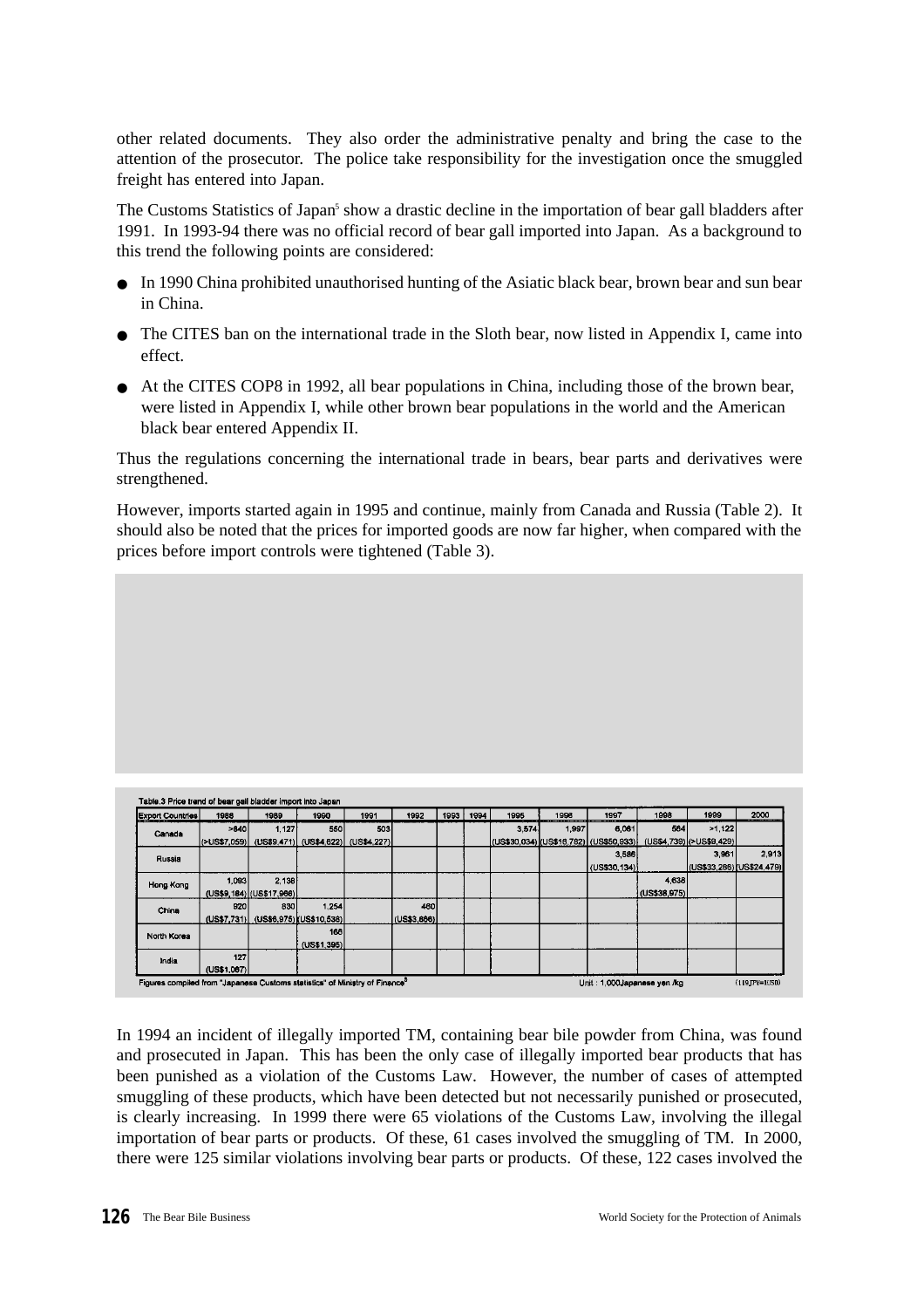attempted illegal importation of TM, containing bear bile, twice as many as in the previous year. (Ministry of Finance) (Table.4).

In particular, Russia has been witnessing a large increase in poaching of Asiatic black bears and the brown bear, since the collapse of the Soviet Union. Gall bladders, harvested from the poached bears, are an important smuggled item

|                 | Table.4 The number of official seizure of bear parts and derivatives at the customs |    |      |      |      |      |      |  |  |  |  |  |  |
|-----------------|-------------------------------------------------------------------------------------|----|------|------|------|------|------|--|--|--|--|--|--|
|                 | Year                                                                                |    | 1996 | 1997 | 1998 | 1999 | 2000 |  |  |  |  |  |  |
| Number of cases |                                                                                     | 43 | 39   | 48   | 61   | 65   | 125  |  |  |  |  |  |  |
|                 | [Claw                                                                               |    |      |      |      |      |      |  |  |  |  |  |  |
| <b>i</b> detail | Bone                                                                                |    |      |      |      |      |      |  |  |  |  |  |  |
|                 | <b>Foods</b>                                                                        |    |      |      |      |      |      |  |  |  |  |  |  |
|                 | <b>TCM</b>                                                                          |    |      |      |      | 61   | 122  |  |  |  |  |  |  |
|                 | Source: Ministry of Finance                                                         |    |      |      |      |      |      |  |  |  |  |  |  |

from Russia, along with weapons and other items. In November 1995 a Russian sailor was found to be trying to sell bear gall bladders in plastic bags in Hakodate, Hokkaido; he was bartering them for used cars. It is reported that the port of Otaru, also in Hokkaido, is becoming the largest black market for such smuggled items from Russia (The Hokkaido Newspaper, 6th June 1995)<sup>6</sup>.

## **Problems of bear parks in Japan**

The first bear park in Japan was opened in 1958 in Noboribetsu, Hokkaido. Today there are a total of eight bear parks across the country (four in Hokkaido, two in Akita Prefecture, and one each in Gifu and Kumamoto Prefecture). These are mostly tourism-oriented leisure facilities, where visitors can see various shows performed by bears. All the bear Japanese bear parks have low animal welfare standards: tiny cages, with concrete floors, overcrowding leading to fighting and injuries, deficient feeding regimes, and unplanned breeding, etc.

The Ani Bear Park, located in the area of Akita Prefecture where 'Spring Bear Hunting' is regularly carried out, is run by the local government, in order to accommodate bear cubs orphaned due to this hunting. Despite the fact that the facility is already overcrowded, it is reported that the municipal office intends to increase the number of bears kept at this bear park (ALIVE 1997). Apparently this park is seen as a necessary facility for continuing the 'Spring Bear Hunting'.

Furthermore, it is suspected that there is trading of the parts from dead bears (including bear gall bladders) in Japanese bear parks<sup>7,8</sup>.

## **Smuggling of bear bile from Chinese bear farms**

In 2000 WSPA reported that, although the Chinese authorities stated that no bear parts or products containing bear bile were being exported from China, in reality these products were found in many countries. Additionally, workers in the Chinese bear farms told WSPA investigators that they were exporting their bear bile products to many parts of Asia, including Japan)<sup>11</sup>.

As discussed in the following chapter, the bear bile powder products from the Chinese bear farms have a relatively fine texture and a yellow colour. In comparison, most of the products produced in other places look quite different, with a rougher texture. However, from their external appearance some products look similar to those from the Chinese bear farms (e.g. some products obtained from the Canadian brown bear), and therefore identification by mere appearance is not always accurate. Therefore, it is possible that the wild bear products may be easily mixed with bear bile products from Chinese bear farms. If the trade in bear bile products from Chinese farms was legalised, it could activate an international black market for bear gall bladders (it should be noted that bile powder from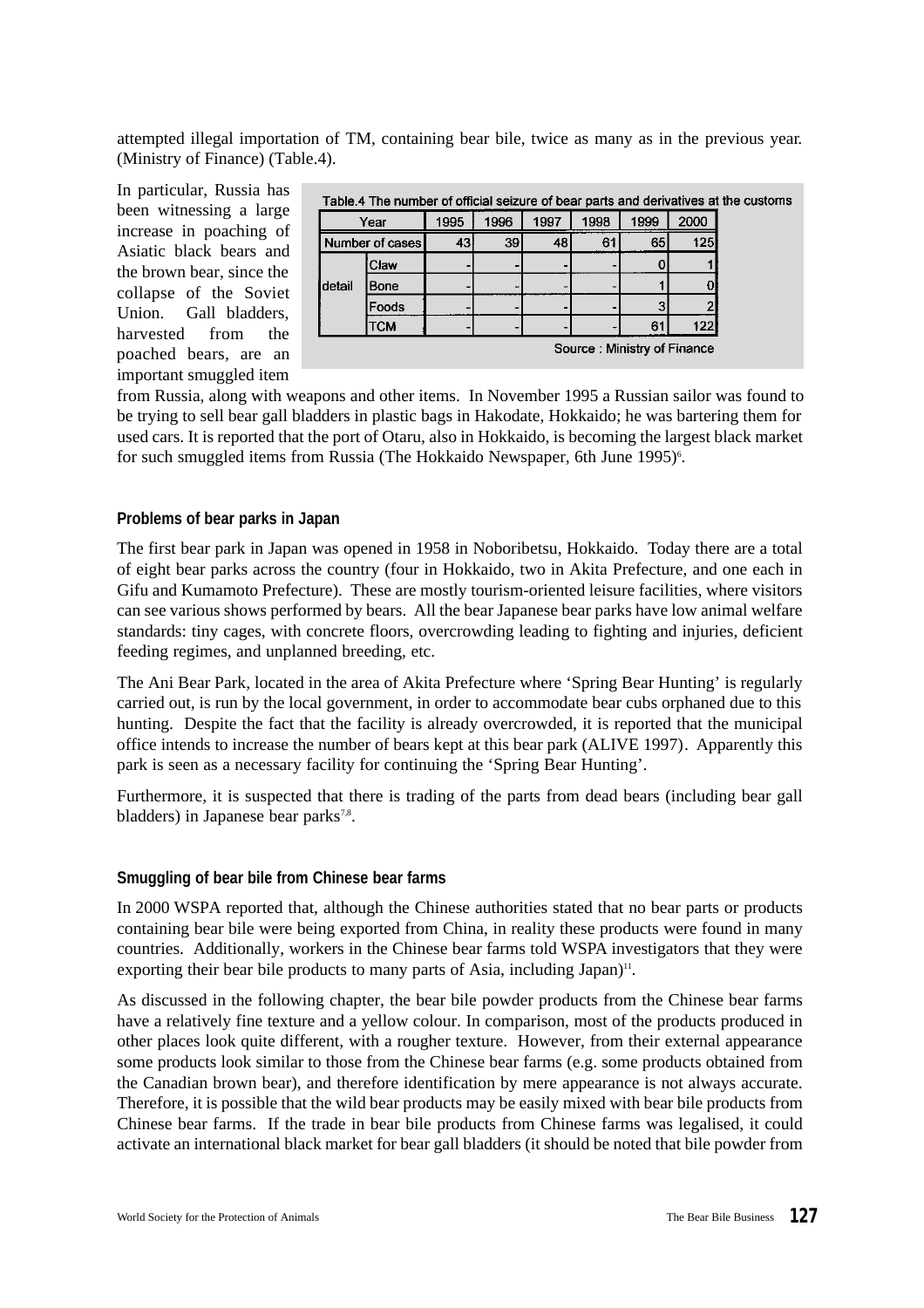wild bears is more valued than that from farmed bears, and believed to have greater medicinal properties) thus increasing the poaching of wild bears.

## **Legislation for the regulation of the domestic trade in wildlife in Japan**

One of the measures to control the demand and supply, is the strict regulation of the domestic trade in bear bile. The 'Pharmaceutical Affairs Law', regulates the manufacture, import and sale of medical products that improve health and sanitation. Other legislation includes the 'Law for Conservation of Endangered Species of Wild Fauna and Flora (LCES)' and 'Game Protection and Hunting Law', which aims to conserve endangered wild species, protect some wild animals, and to regulate the domestic trade in some wildlife. Additionally, the 'Customs Law' details the penalties for carrying, obtaining and acting with intention concerning smuggled freight.

#### **Investigation of the bear bile trade in Japan**

TM pharmacies in Tokyo, Osaka and Kanagawa were searched on Internet Town pages. Then TM pharmacies were selected which either specialised in general TM or whose advertisements indicated they dealt with TM. Tokyo is the capital of Japan and Osaka is the biggest city in the Western part of Japan. Kanagawa is a suburban town in the metropolitan area and has the largest China Town in Japan. 128 TM pharmacies investigated – 45 in Tokyo, 24 in Kanagawa, 22 in Osaka, 19 in Toyama and 18 in Kobe (in Hyogo Prefecture).

Using Japanese medical society lists and other documents, JWCS selected manufacturers mainly in Toyama, Nara, Osaka and Tokyo. These have a historical background and characteristics of having been involved in the development of TM manufacture and wholesale. JWCS also included other manufacturers that were mentioned by those TM manufacturers and TM pharmacies, during the investigation. The number of companies chosen were 50 in total  $-20$  in Toyama, 30 in other areas (14 in Nara, 7 in Osaka, 7 in Tokyo, and 2 in other areas).

The forms of bear gall products looked at were:

**Intact gall:** The gall bladder is removed from the bear and dried, without removing the bile.

**Crystal/powder form of bear bile:** After the intact gall is dried, its contents are then taken out. The contents are made into an irregular shaped crystal/powder form, by shaving or pulverising. Alternatively, the bile powder has come from bears, held captive in bear bile farms in China.

**Processed medicine derived from bear bile:** This is TM which uses crystal/powdered bear bile and other TM components which are made into capsule or tablet form. The main products are: Yutan-yen (gastrointestinal medicine derived from bear bile and other TM components); Roku-shin-gan (cardiant/analeptic derived from bear bile, Toad venom, cow bezoar,etc); Kiou-gan (pediatric sedative derived from bear bile and other TM components).

The TM pharmacies were visited/telephoned, and questioned about the products and prices. With regard to intact gall and bile crystal/powder, they were also asked from whom they purchased the items, the source of the supply, and country of origin.

The manufacturers were questioned about: their dealings with intact gall and bile crystal/powder, as the ingredients of processed medicines: from whom they bought the items; their domestic marketing circulation; the source of supply; country of origin. Additionally, they were asked if they would sell the items to the investigator. JWCS also conducted academic research from company information data sources, manufacturers websites, published material – papers, books, articles.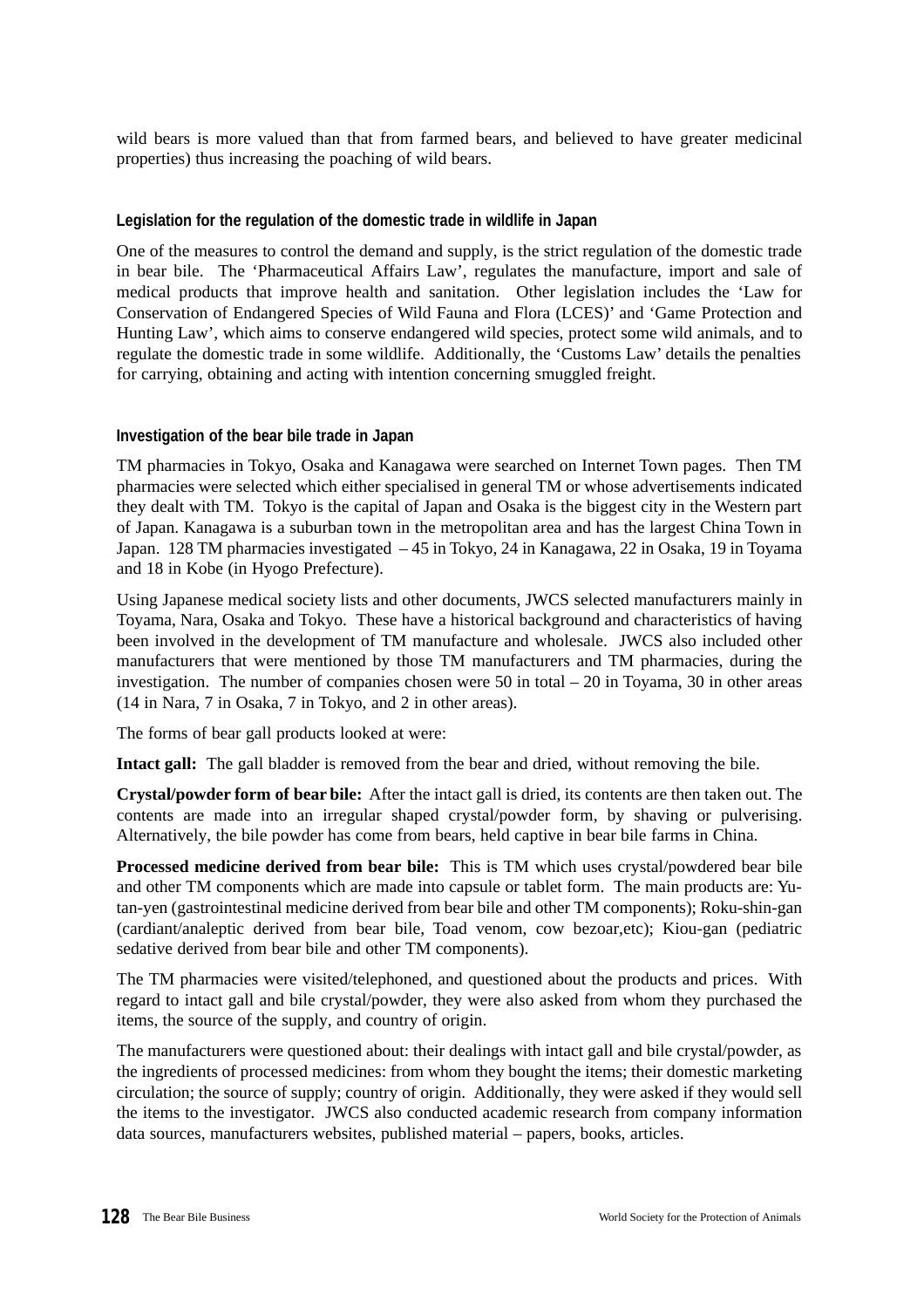## **Background to TM in Japan**

Japan has been using the body parts of bears for a very long time. Fur and meat had previously been used, but the gall bladder remains the most valuable item. During the Heian era, from the end of the 8th century to the 9th century, a book, 'Shinno Honso', written in 6th century China detailing the benefits of bear/bear bile as a medicine, was brought to Japan. However, it was after the early years of the Edo era, from the end of the 17th century to the turn of the 18th century, that the bear and its body parts started to be used as a galenical for medicines. In the 19th Century the virtue of bear gall was commonly known, and since then the demand for bear bile has drastically increased, and bear gall started to be distributed as a precious medicine. Today it is still widely used as one of the animalderived TM galenicals.

In China, there has been a complete medical system since ancient times. It is thought that around the beginning of the 5th century, this Chinese medicine first came over to Japan. Since then, Japan has imported the medical culture either via the Korean Peninsula or directly from China. Besides medicine of Chinese origin, Japan had gradually improved its own original medicine after the Japanese traditional medical knowledge was





**Top: Traditional box from the 19th century used for the medicine-distribution system to homes. Below: A modern box used for 21st century medicine-distribution system.**

combined with western medicine. For a long time, traditional medicine had been central to Japanese medicine. To distinguish the original Chinese medicine from the Japanese one, they are sometimes given different names - Chinese medical science is called Cuigaku, TM of Chinese origin is called Chuseiyaku.

However, at the beginning of the Meiji era, at the start of the 20th century, medical licenses only became available to those who completed Western medical studies. Oriental medical science disappeared from the medical world and became to be dealt with mainly by TM pharmacies. Yet recently, oriental medical science has started to receive attention again, because of an orientation towards nature and concern about the side effects of western medical science. Because there are few medical doctors in Japan who can deal with TM, it is rare for TM to be provided after a medical examination. Instead, TM pharmacies have a great role to play by circulating TM, such as those prescribed which compound galenicals of TM, in order to treat a patients' symptoms. Furthermore, TM produced in tablet or powder form, containing manufacturers medicines (Yu-tan-en, Roku-shin-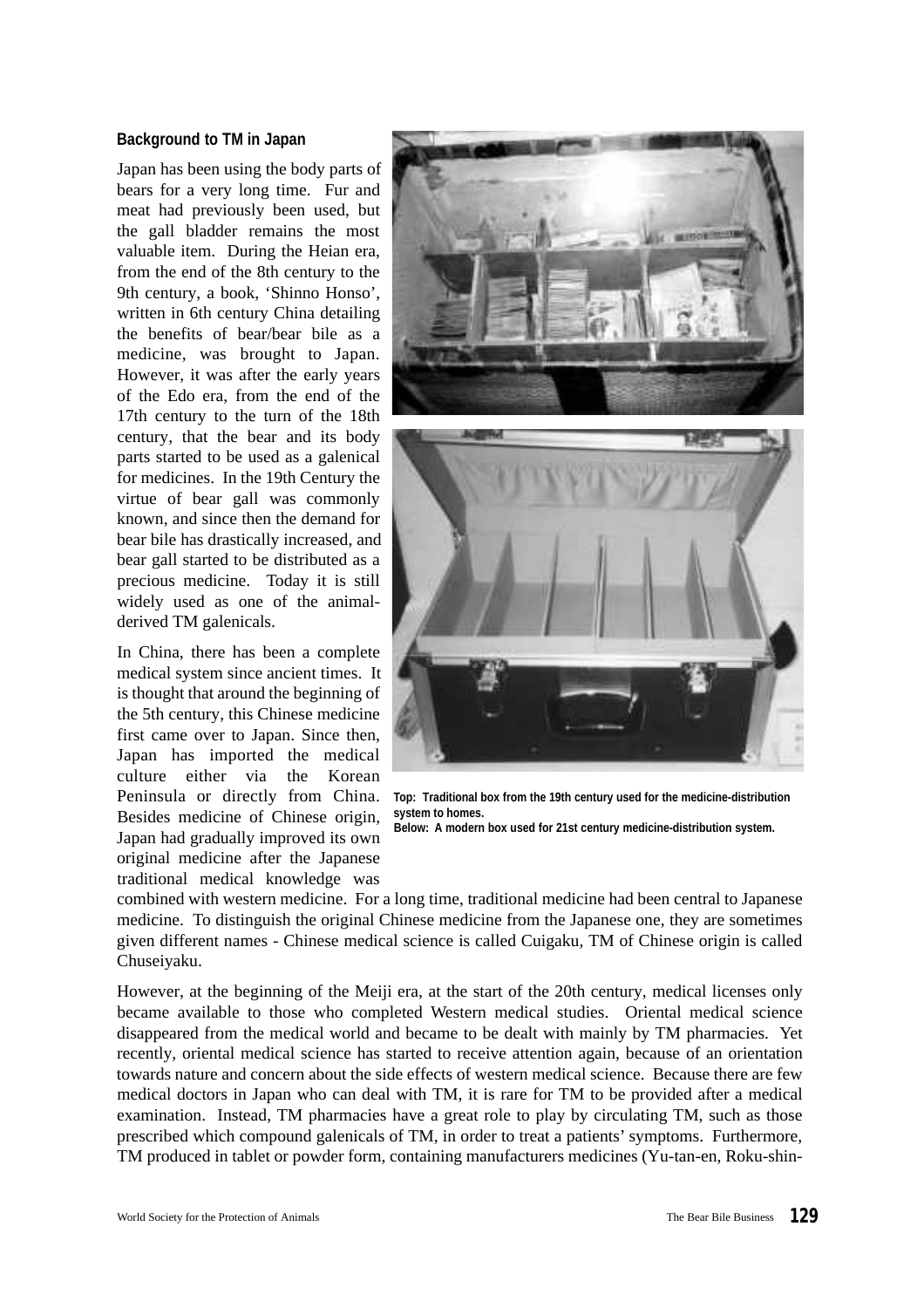|               | Table 5 Production of medicines for<br>Medicine distribution (1999) | <b>Production of medicines for</b><br>medicine distribution (1999) |        |
|---------------|---------------------------------------------------------------------|--------------------------------------------------------------------|--------|
| Prefecture    | Production                                                          |                                                                    |        |
| Toyama        | JPY 29,712 (US\$ 24,681)                                            | <b>Others</b>                                                      |        |
| <b>I</b> Nara | JPY 8,895 (US\$ 74,748)                                             | 34%                                                                |        |
| <b>Others</b> | JPY 20,217 (US\$ 74,748)                                            |                                                                    |        |
| Total         | JPY 58,824 (US\$ 494,319)                                           |                                                                    | Toyama |
|               | Unit:Million<br>119JPY=1USD                                         |                                                                    | 51%    |
| Prefecture    | Production                                                          |                                                                    |        |
| Toyama        | 29,712                                                              |                                                                    |        |
| Nara          | 8,895                                                               | Nara                                                               |        |
| Others        | 20,217                                                              | 15%                                                                |        |
| Total         | JPY 58,824                                                          |                                                                    |        |

gan etc.) mixed with a certain amount of galenicals, are widely circulated, just like the Western medicines produced in the factories.

From the first half of the 18th century, dealers selling drugs, which are used as raw materials for medicines, started to gather in Do-sho town and Hirano town in Osaka. They started distributing TM all over Japan, after having first evaluated its quality and determined its price. The TM included medicines imported at Nagasaki (the only port trading with foreign countries in the Edo era) and Chinese-Japanese medicines from all around Japan. In addition, in the Edo period (Tokyo used to be called Edo) some drug dealers in Sakai, Osaka, came to Edo (the old Tokyo) and many pharmacies opened there later. From that time, the commercial base for circulating medicines was established, by expanding the production of domestic medicines and providing people with medicines that are good quality and cheap in price. These merchant towns have become the basis of the current medicine industry in Tokyo and Osaka.

It is said that around the 17th and 18th centuries, a system of medicine-distribution was started in Japan. Medicine dealers in Toyama started to expand their business area to almost the entire country. They would visit consumers' homes and leave a boxed set of medicines for various symptoms, returning at regular intervals to receive payment for what had been used, and replenish supplies for future use (use first and pay later). Also, in Nara the system developed in a similar way, and at the same time as 'Yamato TM'.

Today this system is not so popular, but in some areas it is still an important method of medicine distribution. In 1999, the cost nationwide of medicines produced for the medicine-distribution system was 58.8 billion Japanese yen (0.9% of the total for all medicines). Toyama produces 50.5% (around 29.7 billion yen) and Nara produces 15.1% (around 8.9 billion yen) of medicines for the medicine-distribution industry (Table.5, Fig.1). Also, the number of people who worked for the medicine-distribution industry in 1999 was 34,000, in the whole of Japan, according to Health and Welfare department website of Toyama Pref<sup>14</sup>.

Particularly in Toyama, the medicine-distribution industry is still active today, as it has a long history. Toyama has many medicine manufacturers, especially of TM. The medicines that combine bear bile with other ingredients, such as gastrointestinal medicines (Yu-tan-en and Yu-jin-gan) and analeptic medicine (Roku-shin-gan), are historically, important medical products. They use a large quantity of bear bile as a raw material. It is said that about half of the annual consumption of 100kg to 200 kg of bear bile in Japan is used by manufacturers in Toyama<sup>15</sup>.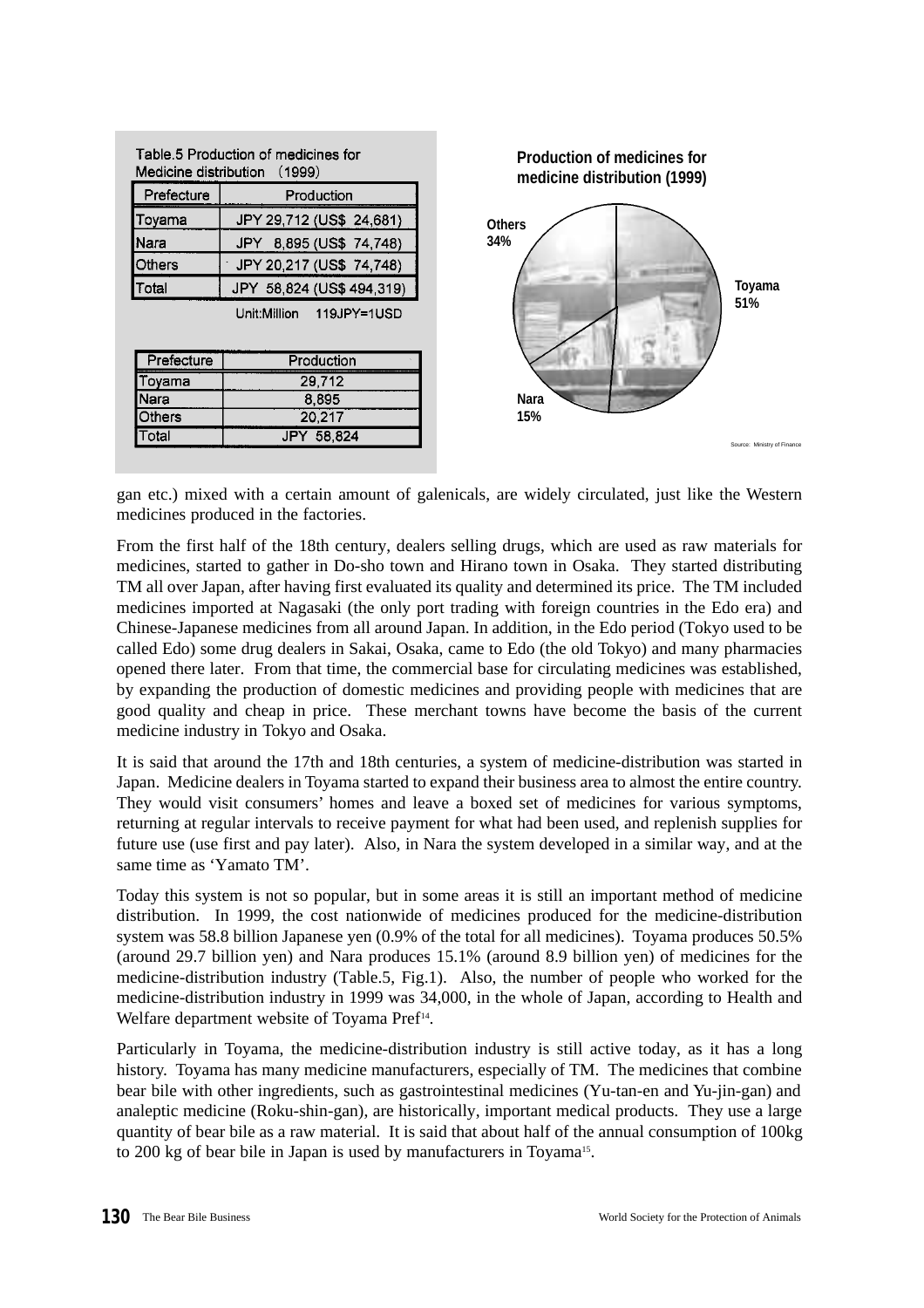

**A Japanese manufacturer displays farmed bear bile (left) and imported crystals from wild bears.**

#### **Bear gall and bile as a TM in Japan**

Bear bile is called "Yu-tan" in Japanese (Bear Bile, FEL URSI) and is described as 'dried bile of Ursus arctos Linne or its cousins (Ursidae)'. It is listed as "galenicals" in the Japanese Pharmacopoeia 13th (1996)<sup>16</sup>. The clinical application of it is presented in the Pharmacopoeia as the material for stomachic, intestine and antispasmodic.

Bear bile is used as internal medicines for: stomachic, analgesic, antispasmodic, cholagogic, antiphlogistic, and antifebrile. It is used as external medicines for ophthalmic and hemorrhoidal diseases, and tumour pains. More recently it is sometimes advertised as having anti-cancer and gallstone-dissolving properties. The Japanese pharmacopia describes it as being used as a stomachic and as an ingredient for antispasmodic compound medicines. The active medicinal chemical component of bear bile is tauroursodeoxycholic acid, of bile acid. It is supposed to be taken as a bitter stomachic and digestive medicine, 0.5g per day for an adult, before or between meals.

Bear bile is sold as: the intact gall; an irregular shaped crystal made by cutting the gall bladder; a powder made from dried bile extracted from a farmed bear; and/or medicines containing bear gall and other ingredients. Popular TM derived from bear bile are: Yu-tan-yen a gastrointestinal medicine derived from bear bile and other TM components; Roku-shin-gan a cardiant/analeptic derived from bear bile with toad venom (Bufonis Venenum), cow bezoar (Bezoar Bovis); Kiou-gan a pediatric sedative derived from bear bile and other TM components.

While intact gall, and its crystal/powder form, are usually sold at TM pharmacies, processed medicines derived from bear bile are sold at pharmacies that mainly deal with ordinary Western medicines.

In Japan, it is generally recognised that TM (especially medicine with galenicals) has less side effects than Western medicines and that it has to be taken over a long period of time to get the medical effects. Therefore, people will take gastrointestinal medicines and cardiant medicines, derived from TM components such as bear bile, as a regular medicine as well as a remedy.

Although it is not easy to estimate the quantity of latent demand for bear bile from the quantity that was imported before it was banned, there are reports that the annual consumption of bear bile for medical manufacture is 200kg (Matsushita 1995) or between 100 kg and 200 kg<sup>17</sup>. It is possible to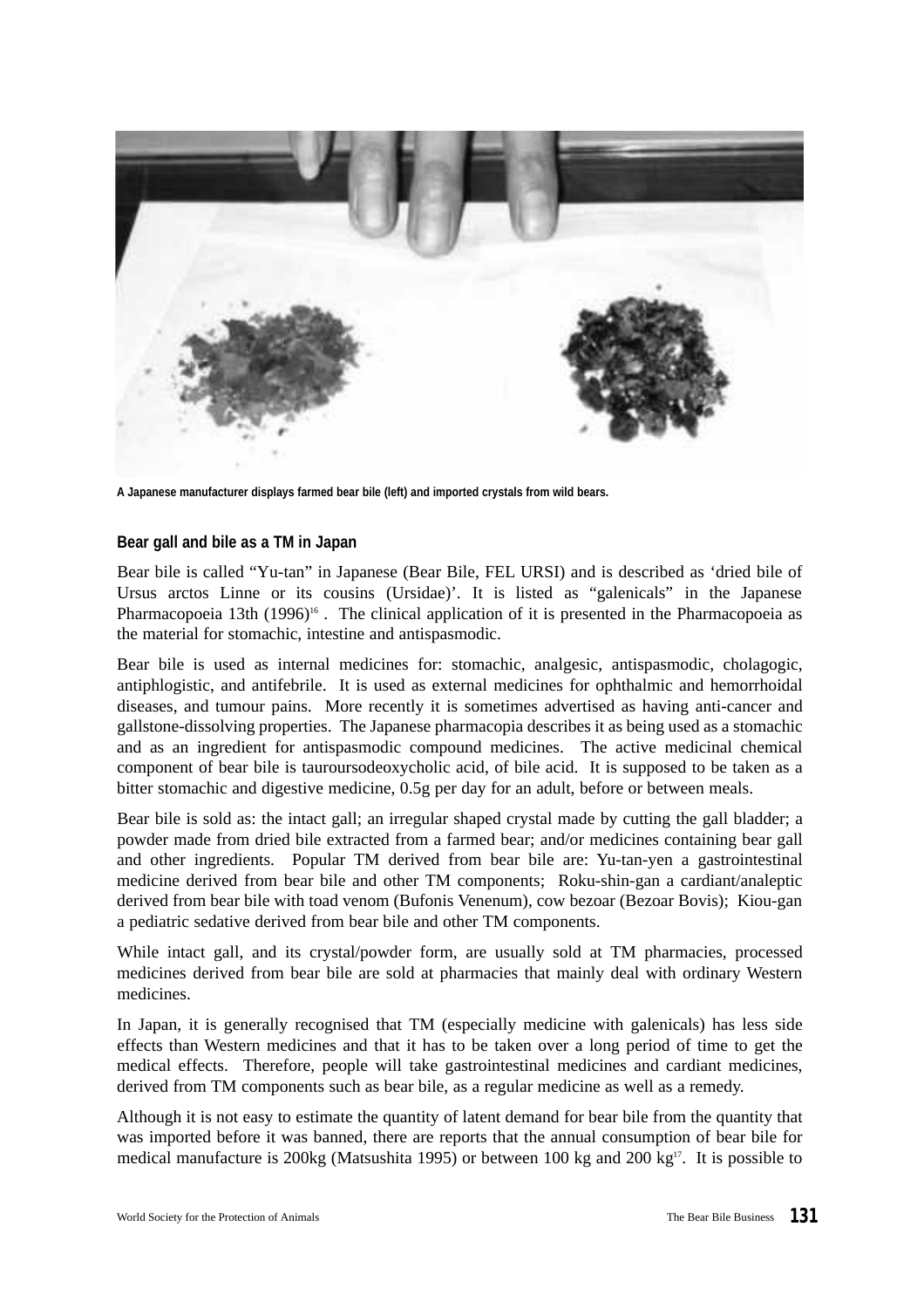estimate that the potential demand of gall bile is at least 200 kg per year if the quantities of intact gall and bile that are sold at pharmacies are also included.

However, the annual supply of bear gall from bears hunted in Japan is estimated to be only between 30kg and 60kg, assuming 20-30g per animal is taken from the 1,500-2,000 bears hunted each year. This is far less than the demand. The stock of bear bile, which was supposedly stored until the 1990s by manufacturers, must have decreased considerably. This suggests that supplies from foreign countries are possible, but recent legal imports have stayed between 2kg and 8kg per year (Table 2). Hence it can be assumed that Japan is relying on illegally imported bear gall such as those from foreign wild bears, and powder from Chinese farmed bears, in order to satisfy the current demand<sup>18</sup>.

# **Bear product sales in TM pharmacies**

Of the TM pharmacies surveyed (128 in total), 98 pharmacies (76.6%) were dealing with the bear gall, crystal/powder form of bear bile, or processed medicines derived from bear bile (including order sales). Consumers can easily obtain these items at three quarters of the TM pharmacies surveyed. In Toyama almost 90% of the pharmacies were selling these items, which was slightly higher than was found in the other cities (Table 6).

It was found that 48 of 128 TM pharmacies (37.5 %) were dealing in **intact gall** (including order sales), in particular more than 50% of pharmacies in Osaka. Tovama and Kanagawa also exceeded 40% (Table 6). Since intact gall is very expensive, it is not sold regularly. Many

|          |                                                       |        |       |        | Table 6 Trade in bear gall, bile and processed bile medicines in TM pharmacy            |                 |  |  |  |  |
|----------|-------------------------------------------------------|--------|-------|--------|-----------------------------------------------------------------------------------------|-----------------|--|--|--|--|
|          | Number of                                             |        | Trade | Form   |                                                                                         |                 |  |  |  |  |
|          | TM pharmacy                                           | Yes    | No    |        | Intact gall Bile crystal/powder Bile medicines                                          |                 |  |  |  |  |
| Total    | 128                                                   | 98     | 30    | 48     | 85                                                                                      | 61              |  |  |  |  |
| %        |                                                       | 76.6%  | 23.4% | 37.5%  | 66.4%                                                                                   | 47.7%           |  |  |  |  |
| Tokyo    | 45                                                    | 34     | 11    | 12     | 31                                                                                      | 27              |  |  |  |  |
| %        |                                                       | 75.6%  | 24.4% | 26.7%  | 68.9%                                                                                   | 60.0%           |  |  |  |  |
| Kanagawa | 24                                                    | 18     | 6     | 10     | 17                                                                                      | 10              |  |  |  |  |
| %        |                                                       | 75.0%  | 25.0% | 41.7%  | 70.8%                                                                                   | 41.7%           |  |  |  |  |
| Osaka    | 221                                                   | 181    |       | 13     | 14                                                                                      | 10 <sup>1</sup> |  |  |  |  |
| ℅        |                                                       | 81.8%  | 18.2% | 59.1%  | 63.6%                                                                                   | 45.5%           |  |  |  |  |
| Toyama   | 19                                                    | 17     |       | 8      | 12                                                                                      | 4               |  |  |  |  |
| %        |                                                       | 89.5%  | 10.5% | 42.1%  | 63.2%                                                                                   | 73.7%           |  |  |  |  |
| Kobe     | 18                                                    | 11     |       | 5      | 11                                                                                      |                 |  |  |  |  |
| %        |                                                       | 61.1%l | 38.9% | 27.8%l | 61.1%                                                                                   | 0.0%            |  |  |  |  |
| NB.      |                                                       |        |       |        | 1) Percentages calculated from the total number of pharmacies relevant to that category |                 |  |  |  |  |
|          | 2) Some pharmacies sold more than one type of product |        |       |        |                                                                                         |                 |  |  |  |  |

pharmacies dealing in it obtain stock from suppliers when they get an order.

In most cases the price is determined per gram. It varies from 5,000 yen (US\$42) to 20,000 yen (US\$166), but most is sold at between 6,000 and 10,000 yen (US\$50~US\$83). Also the price depends on where the gall is produced. The expensive ones (around 10,000 yen (US\$83)/g) come from Japan, Tibet and China; the relatively inexpensive ones (5,000~7,000 yen (US\$42~58)/g) come from Canada, Russia, and the galls of polar bears (Table 7).

| Table.7 Prices of Intact gall in TM pharmacy |                      |                                                          |                           |
|----------------------------------------------|----------------------|----------------------------------------------------------|---------------------------|
| <b>Origin Countries</b>                      | <b>Lowest Prices</b> | Popular Prices                                           | <b>Highest Prices</b>     |
| Japan                                        | 3,000yen/g (US\$25)  | 10,000yen/g (US\$84)                                     | 15,000yen/g (US\$126)     |
| China, Tibet, Nepal, etc.                    |                      | 3,000yen/g (US\$25) 8,000yen/g ~ 10,000yen/g (US\$67-84) | 20,000yen/g (US\$168)     |
| Canada, Russia, etc.                         |                      | 5,000yen/g (US\$42) 6,000yen/g~7,000yen/g (US\$50-59)    | 10,000yen/g (US\$84)      |
|                                              |                      |                                                          | 119 I $P$ $V = 1$ I $S$ D |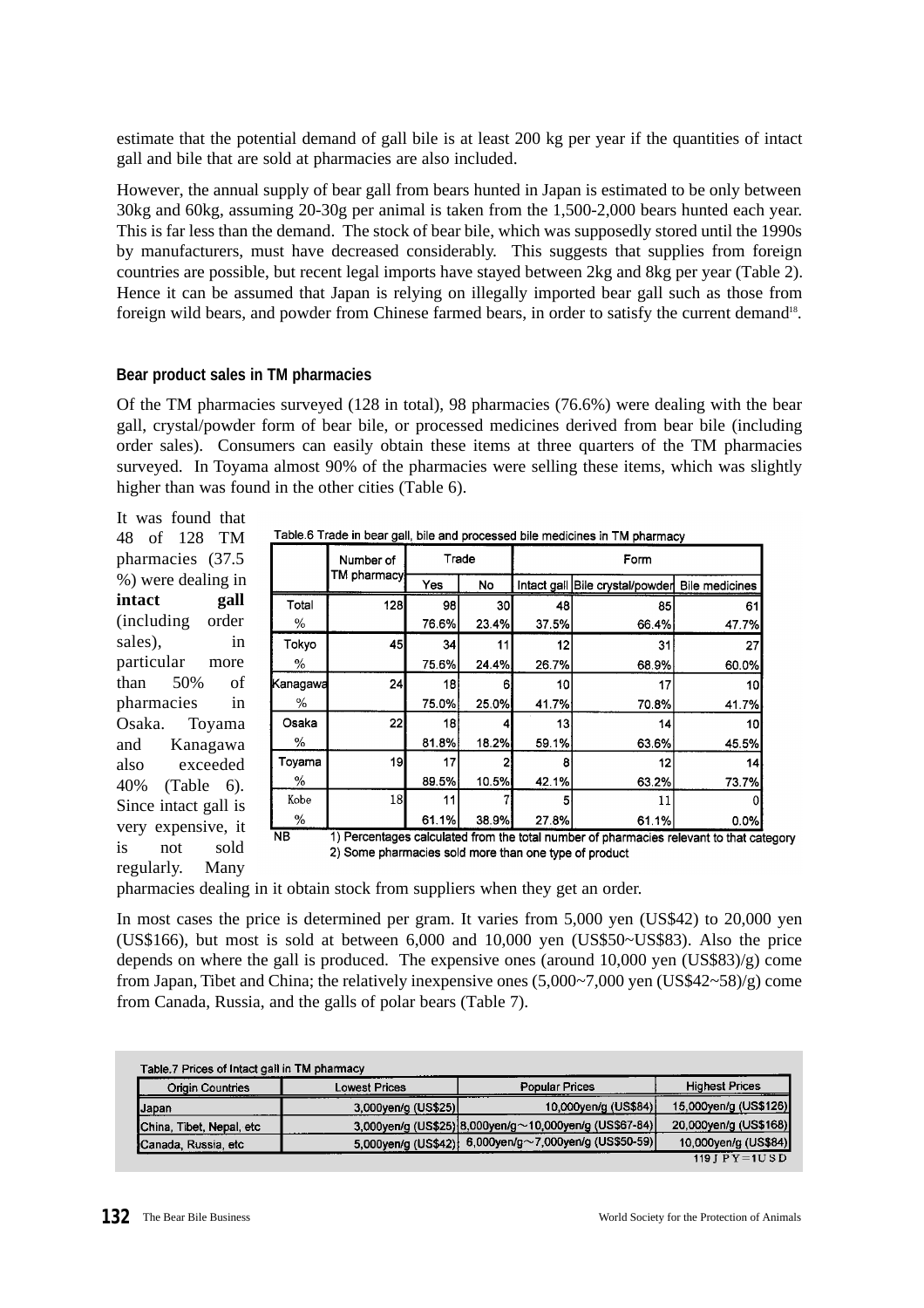It was found that 85 of 128 TM pharmacies (66.4%) were selling **bear bile in crystal / powder** form, including order sales. The results were almost the same for the different cities. Most pharmacies sold the crystal/powder produced by manufacturers, while some specialised TM pharmacies pulverised the raw bear gall bladder and sold it. Also, 14 pharmacies were selling bear bile powder originating from Chinese bear farms.

The prices per gram varied from 2,000 yen (US\$16) to 30,000 yen (US\$250), but most were sold at around 10,000 yen (US\$83). This item was more expensive than intact gall because crystal/powder involves a manufacturing process and also the weight of intact gall includes the surface part which is useless as a medicine. Bile powder from Chinese bear farms was sold at around 3,000~6,000 yen (US\$25~50) per gram, which is less expensive than the type processed in Japan (Table 8).

| Table.8 Prices of crystal / powder of bear bile in TM pharmacy |                     |                                                                                  |                                    |
|----------------------------------------------------------------|---------------------|----------------------------------------------------------------------------------|------------------------------------|
|                                                                | Lowest Price        | <b>Popular Prices</b>                                                            | <b>Highest Price</b>               |
| Pharmacy original                                              | 2,500yen/g (US\$21) | 5,000yen/g $\sim$ 8,000yen/g (US\$42-67)                                         | 10,500yen/g (US\$88)               |
| Manufactured bile powder                                       |                     | 4,600yen/g (US\$39) 10,000yen/g ~ 13,500yen/g (US\$84-113) 30,000yen/g (US\$252) |                                    |
| Chinese farmed bile powde                                      | 3,000yen/g (US\$25) | 4,000yen/g $\sim$ 6,000yen/g (US\$37-50)                                         | 8,000yen/g (US\$67)                |
|                                                                |                     |                                                                                  | $119$ J P Y = $1 \overline{U}$ S D |

It was found that 61 of 128 TM pharmacies (47.7%) were selling **processed medicines derived from bear bile**.

All the medicines sold in Kobe did not contain bear bile but "animal bile", although the words "bear bile" were included as part of the name of the medicines. Such pharmacies seemed to recommend bile crystal/powder instead of processed medicines.

Popular medicines included gastrointestinal medicines such as Yu-tan-en, Yu-jin-gan, and analeptic medicines such as Roku-shin-gan. Also, some of the pharmacies were selling packets of bear gall mixed with other raw materials (such as cow bezoar (Bezoar Bovis), musk (Moschus), etc.); some of them were selling medicines made in China, such as Roku-shin-gan, Sei-shin-gan, and Hen-shikou.

The prices of these medicines depended on the type of medicine and also on the size of the package. Usually the price varied from 2,000 yen (US\$17) to more than 20,000 yen (US\$166). These are relatively expensive, compared to all types of medicines, because they contain galenicals (Table 9). The TRAFFIC survey report from 1994 to 1995, on TM pharmacies in 4 major cities of Japan,

showed that 30.7 % of pharmacies dealt with bear gall bladder in total: 35.5% in Tokyo; 47.4% in Osaka (Mills and Ishihara  $1995$ )<sup>17</sup>. The JWCS investigation showed that 37.5% of the TM pharmacies investigated were dealing with bear gall bladder. Although a direct comparison of this data may not be possible, it is reasonable to assume that the figures indicate that the demand for bear gall

| Table.9 Processed medicines derived from bear gall and the prices |              |                                   |
|-------------------------------------------------------------------|--------------|-----------------------------------|
| Drug                                                              | Name of Drug | Price                             |
|                                                                   | 複方熊膽丸        | 2,000yen(US\$17)/240tablets       |
| <b>Invigoration of Stomach</b>                                    | 保寿熊胆丸        | 10.000yen(US\$84)/ 86tablets      |
|                                                                   | 虔修熊参丸        | 4,800yen(US\$40)/ 84tablets       |
|                                                                   | 亀田六神丸        | 5,000yen(US\$42)/ 48tablets       |
|                                                                   | 小児六神丸        | 1,000yen(US\$8)/ 32tablets        |
|                                                                   | 新大宝心         | 5,000yen(US\$42)/ 60tablets       |
|                                                                   | 六神丸          | 3,500yen(US\$29)/ 80tablets       |
| Cardiant                                                          | 虔修本方六神丸      | 16,500yen(US\$139) / 720tablets   |
|                                                                   | 快心           | 7,000yen(US\$59)/ 48tablets       |
|                                                                   | 六神丸          | 2,400yen(US\$20)/ 100tablets      |
|                                                                   | 精心丸          | 8,000yen(US\$67)/ 10tablets       |
|                                                                   | 六神丸          | 40,000yen(US\$336)/ 1,000tablets  |
|                                                                   | 回春仙          | ? yen(US\$?)/12 $\sim$ 220tablets |
|                                                                   | 銀粒<br>樋屋奇応丸  | 2,000yen(US\$17)/ 315tablets      |
| Pediatric sedative                                                | 樋屋奇応丸<br>銀粒  | 4,800yen(US\$40)/ 500tablets      |
|                                                                   | 牛王丸          | 3,600yen(US\$30)/ 490tablets      |
|                                                                   |              | $119$ J P Y = $1U$ S D            |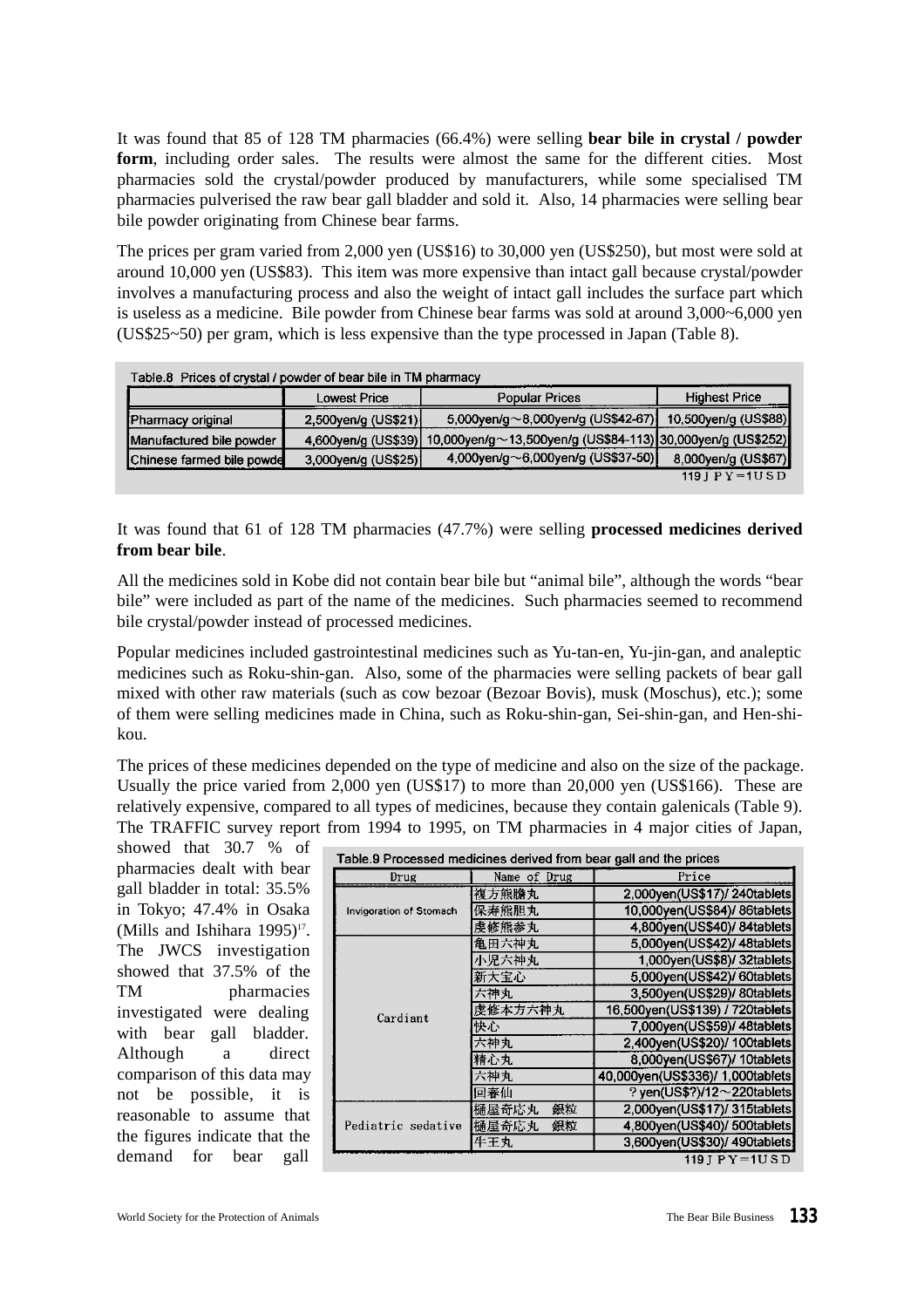bladder still exists. According to some TM pharmacies, most of the consumers purchasing these items were regular buyers and/or even young people who were recommended to buy them by their parents or grand parents.

The results of the JWCS investigation show that a large majority of TM pharmacies (around 70 %) were dealing with crystal/powder. This is probably because they can stock the crystal/powder as a major product because its quality is stable, while intact gall is an expensive product and it can be easily imitated. Also, crystal/powder is available to buy in small quantities and its price is low, with bear bile powder from Chinese bear farms being especially inexpensive. The trend of buying bear bile in crystal/powder is becoming common and it makes it easier for consumers to obtain bear bile. These facts seem to accelerate the demand for bear bile, together with the recent trend for TM products and their components.

## **Marketing, supply and sources of bear bile**



Fig 3. Marketing system of Intact gall and crystal / powder form of bear bile to consumers

- Routes confirmed by JWCS investigation
- Routes suspected
- Targets of the investigation for source of supply and country origin of bear gall and bile

The manufacturers buy in intact gall and bile crystal/powder as materials for manufacture. After the manufacturing process, bear bile crystal/powder as a final product (which will be sold per gram at pharmacies), and processed bear bile medicines, enter the sales market through the medicinedistribution system or via general medicinal routes. Some manufacturers agreed to (unusually) sell bear bile directly to the JWCS investigator, as a consumer.

With regard to the importation of intact gall or bile crystal/powder, it is mainly specialised medicinal trading companies who are involved in this practice.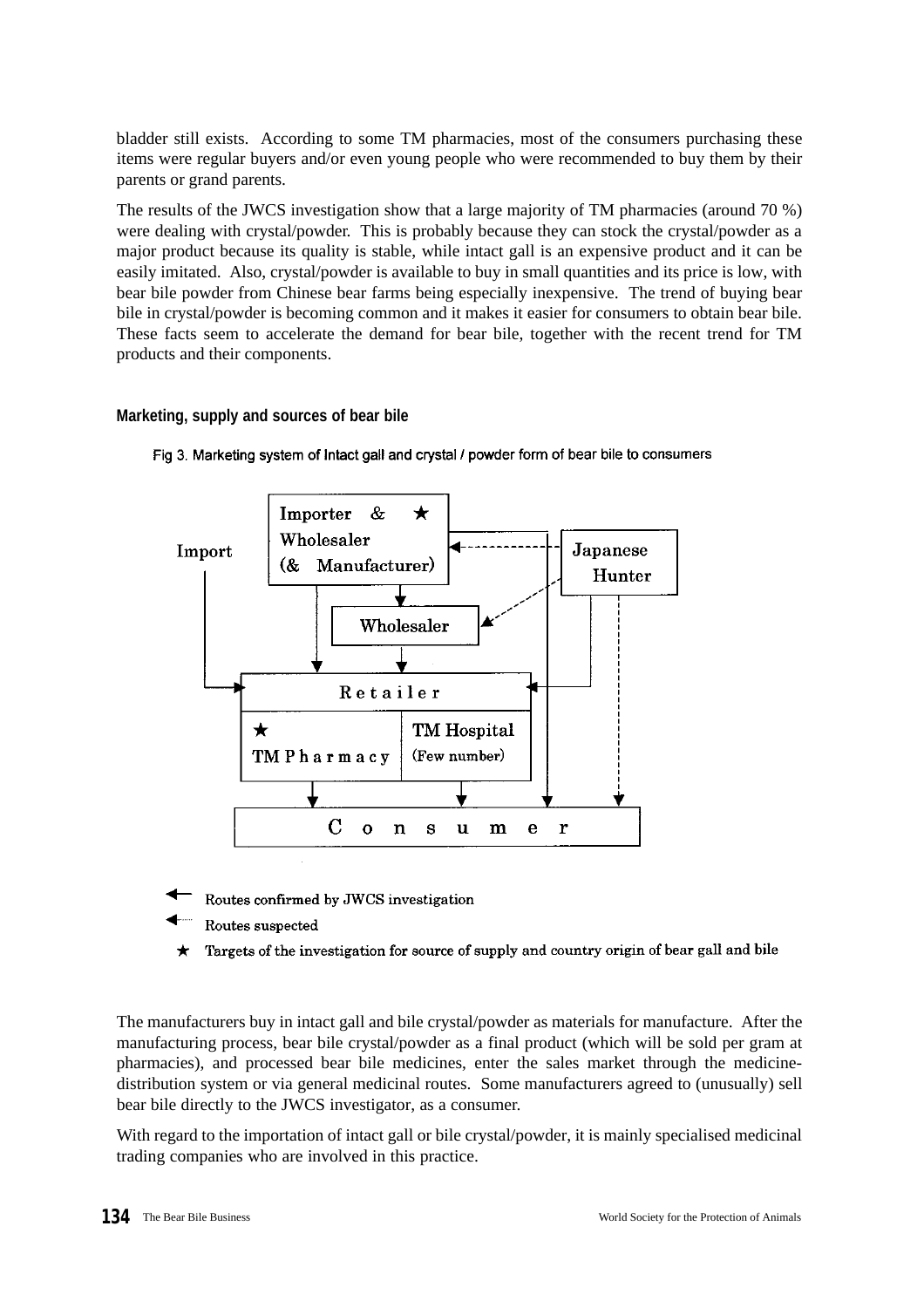Fig.4 Marketing system of intact gall and crystal / powder form of bear bile as the material for manufacture



- Routes confirmed by JWCS investigation
- Routes suspected
- Targets of the investigation for source of supply and country origin of bear gall and bile

The TM pharmacies may buy in intact gall and bile crystal/powder direct form the importer or wholesaler. Imported bear gall or bile crystal/powder is mostly supplied through trading companies specialising in medicines. TM pharmacies also buy intact gall, obtained from wild bears in Japan, directly from hunters. Sometimes middlemen intervene.

TM pharmacies and manufactures, dealing with the gall bladder and bile powder/crystal, were also asked about: the supply routes; the original wild habitats; and the species of bear from which the gall was taken. It was found that the source of supply of bear gall and bile powder/crystal, could be categorised as from: a) imported from wild bears; b) Japanese wild bears (sport hunting and pest control); c) Chinese farmed bears; and d) bears in Japanese bear parks.

|             | <b>Number of</b><br>pharmacies<br>handling bear gall | Information of source!<br>of supply |             |                               | Breakdown of source of supply |                       |                              |
|-------------|------------------------------------------------------|-------------------------------------|-------------|-------------------------------|-------------------------------|-----------------------|------------------------------|
|             | out of all the<br>Ionarmacies JWCS                   | Yes                                 | <b>No</b>   | <b>Imported</b><br>wild bears | Wild bears<br>in Japan        | Bear farm<br>in China | <b>Bear park</b><br>in Japan |
| Total       | 90/128                                               | 53<br>58.9%                         | 37<br>41.1% | 33<br>25.8%                   | 23<br>18.0%                   | 14<br>10.9%           | 0.0%                         |
| Tokyo       | 33/45                                                | 161<br>48.5%                        | 51.5%       | 24.4%                         | 11.1%                         | 8.9%                  | 0.0%                         |
| Kanagawal   | 18/24                                                | 12<br>66.7%                         | 33.3%       | 33.3%                         | 16.7%                         | 8.3%                  | 0.0%                         |
| Osaka       | 16/22                                                | 12<br>75.0%                         | 25.0%       | 27.3%                         | 27.3%                         | 22.7%                 | 0.0%                         |
| Toyama      | 12/19                                                | 6<br>50.0%                          | 50.0%       | 26.3%                         | 21.1%                         | 5.3%                  | 0.0%                         |
| <b>Kobe</b> | 11/18                                                | 63.6%                               | 36.4%       | 16.7%                         | 22.2%                         | 11 1%l                | 0.0%                         |

2) Some pharmacies obtained the gall and bile from more than one source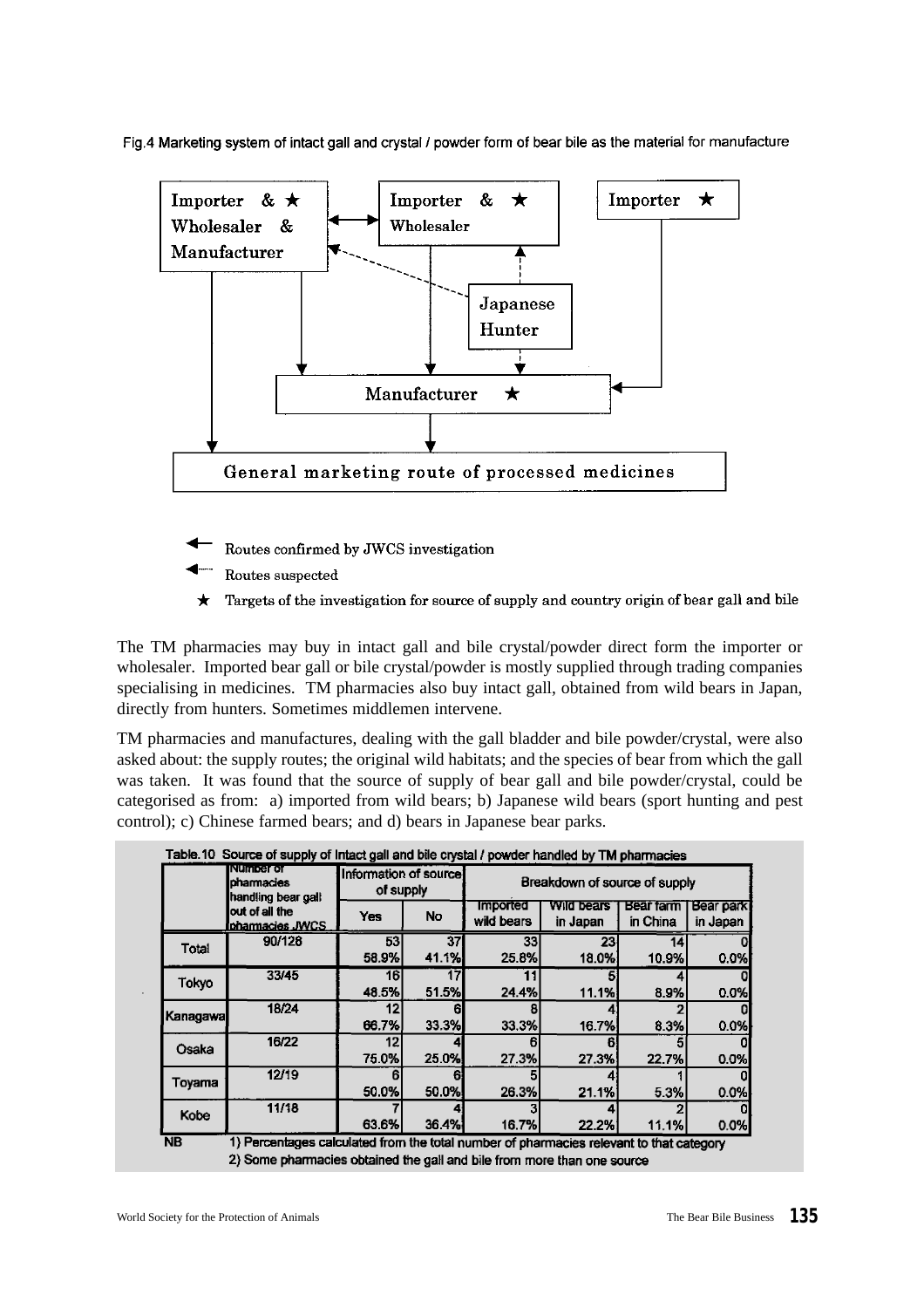|               | <b>Manufacturers</b> | Information of<br>source of supply |              | Breakdown of source of supply   |                                  |          |                       |  |  |  |
|---------------|----------------------|------------------------------------|--------------|---------------------------------|----------------------------------|----------|-----------------------|--|--|--|
|               |                      | yes                                | No           | <b>Imported</b><br>wild bears I | Wild bears Bear farm<br>in Japan | in China | Bear park<br>in Japan |  |  |  |
| Total         | 50 <sub>l</sub>      | 39                                 |              | 29                              |                                  | 19       |                       |  |  |  |
|               |                      | 78.0%                              | 22.0%        | 58.0%                           | 14.0%                            | 38.0%    | 4.0%                  |  |  |  |
|               | 20ł                  |                                    |              |                                 |                                  |          |                       |  |  |  |
| Toyama        |                      | 85.0%                              | 15.0%        | 40.0%                           | 15.0%                            | 60.0%    | 5.0%                  |  |  |  |
|               | 301                  | 22                                 |              | 21                              |                                  |          |                       |  |  |  |
| <b>Others</b> |                      | 73.3%                              | <b>26.7%</b> | 70.0%                           | 13.3%                            | 23.3%    | 3.3%                  |  |  |  |

It was found that 90 of 128 TM pharmacies were handling bear gall bladder and bile powder/crystal. Information was obtained on the source of supply of intact gall and bile crystal/powder on sale in TM pharmacies. Supply source data was obtained from 53 TM pharmacies (16 in Tokyo, 12 in Kanagawa and 12 in Osaka, 6 in Toyama and 7 in Kobe.) (Table 10). Information was obtained on the source of supply of intact gall and bile crystal/powder as manufacturing materials. Data was obtained from 50 manufacturers (20 in Toyama and 30 in other areas). The data on the source of supply was obtained from 39 manufacturers (17 in Toyama and 22 in other areas) (Table 11).

It was found that 33 of 128 TM pharmacies (25.8%) and 29 of 50 manufactures (58.0%) were handling imported galls from wild bears (Tables.10, 11, 12).

|                 |               |                                                                                                   | Source of supply |           |           |
|-----------------|---------------|---------------------------------------------------------------------------------------------------|------------------|-----------|-----------|
|                 |               | Imported                                                                                          | Wild bears       | Bear farm | Bear park |
|                 |               | wild bears                                                                                        | in Japan         | in China  | in Japan  |
| TM Pharmacy (%) | Total         | 47.1%                                                                                             | 32.9%            | 20.0%     | 0.0%      |
|                 | Total         | 50.9%                                                                                             | 12.3%            | 33.3%     | 3.5%      |
| Manufacture (%) | Toyama        | 33.3%                                                                                             | 12.5%l           | 50.0%     | 4.2%      |
|                 | <b>Others</b> | 63.6%                                                                                             | 12.1%            | 21.2%     | 3.0%      |
| <b>NB</b>       |               | 1) Percentages calculated from the total number of                                                |                  |           |           |
|                 |               | TM pharmacies and manufacturers relevant to that category                                         |                  |           |           |
|                 |               | 2) Some pharmacies and manufacturers may have obtained<br>gall and bile from more than one source |                  |           |           |

The gall bladders of imported wild bears are still one of the main sources, although the quantity imported has declined since early 1990. Many TM pharmacies claimed the gall of a wild bear has special medicinal effects, different from the gall, bile powder from a farmed bear and other alternatives, so nothing can replace it. This suggests that demand for galls from wild bears will remain. Some manufacturers said they use stock imported before the CITES regulations were implemented.

## **Origins of imported galls from wild bears**

According to the TM pharmacies and manufacturers, galls from wild bears came from China, Tibet, Himalayas, Nepal, Bhutan, India, Pakistan, Vietnam, Canada, Alaska and Russia, although a few pharmacies handled bear gall obtained from South Asia and Southeast Asia.

**Asia:** Thirteen out of 128 TM pharmacies use gall from Chinese wild bear species, and 16 out of 50 manufacturers use them. Apart from China, which was the main Asian origin of bear gall, bears in the Central Asian area around the Himalayan mountains (Tibet, Himalayan, Nepal, Bhutan and others) were often used (Table 13).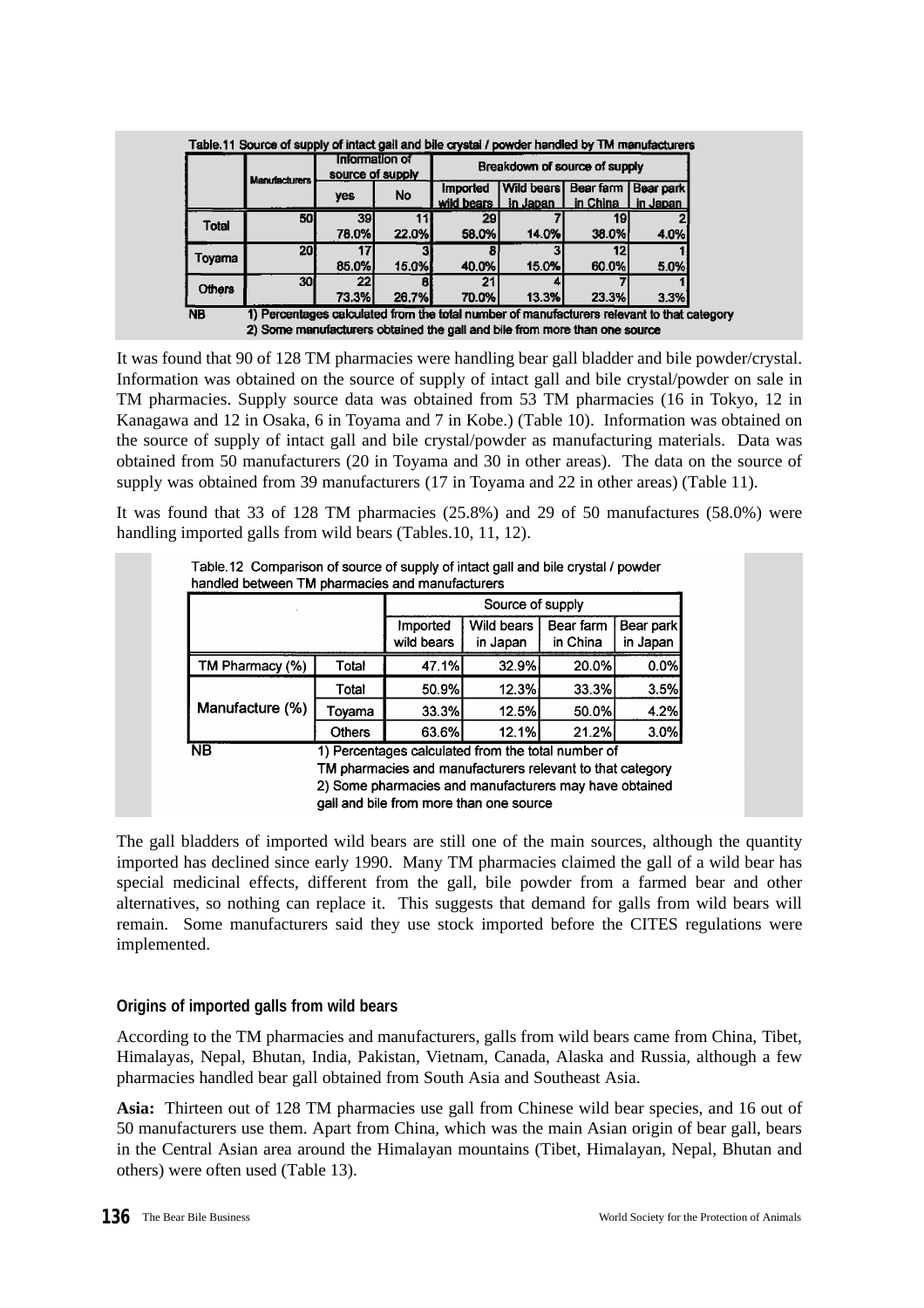|                     | Table 13 Country of origin of galls from wild bears outside Japan                              |       |       |        |          |       |          |         |                 |        |        |                   |  |
|---------------------|------------------------------------------------------------------------------------------------|-------|-------|--------|----------|-------|----------|---------|-----------------|--------|--------|-------------------|--|
|                     | China                                                                                          | Tibet | Nepal | Bhutan | Himalava | India | Pakistan | Vietnum | Canada          | Russia | Alaska | i North America I |  |
| <b>ITM</b> pharmacy | 131                                                                                            |       |       |        |          |       |          |         | 10 <sub>l</sub> |        |        |                   |  |
| <b>Manufacturer</b> | 161                                                                                            |       |       |        |          |       |          |         |                 |        |        |                   |  |
| <b>NB</b>           | 1) Some pharmacies and manufacturers may have obtained gall and bile from more than one source |       |       |        |          |       |          |         |                 |        |        |                   |  |

According to the TM pharmacies, the gall obtained in China and the Himalayas seems to be of better quality than others, and the price of the intact gall from this area was higher. The quality of the gall is believed to be determined by the food that the bear eats – from China and Tibet is believed to be good because the bear only eats vegetable foods such as nuts. However, there were questions about the quality of Chinese gall because of counterfeits and tricks to increase weight.

Some TM pharmacies stressed the galls were legally imported, *"The Chinese gall has a certification or an export warrant"* or *"At present, we cannot import it without a certification of export country."* They said the Chinese bears were brown bears and Asiatic black bears, and that the Tibetan bears were Asiatic black bears.

**Northern countries:** Sixteen out of 128 TM pharmacies and 6 out of 50 manufacturers use bear gall bladders from Canada, Russia and Alaska (Table 13). In addition, 2 manufacturers admitted using polar bear gall but did not know where these had been killed.

The countries officially exporting bear gall to Japan have been mainly Canada and Russia since 1995, and both TM pharmacies and manufacturers use these products. There is much poaching of bears in Russia and some gall seem to be smuggled from there.

The bear bile from Russian bears is said to be of a low quality because it has a fishy smell, because the bears eat fish such as salmon. In particular, the gall of the polar bear is sold at a lower price than that of the other bears.

## **Supply routes of the gall from imported wild bears**

Most of the intact galls were bought by importers, specialising in medicines, direct from the country of origin or via Hong Kong. Imports ranged from intact galls to manufactured TM products. One manufacturer said, *"Since the import of the intact gall is against CITES, Japanese employees only take out the contents inside the gall bladder and bring it to Japan, from China or Hong Kong."* They emphasised, *"Such a way is not illegal."* Another said, *"I buy the gall from China and Hong Kong through reliable trading companies, even if it is necessary to pay commission fees, because there are too many counterfeits among the gall sold in China and Hong Kong."* Some trading companies in Osaka seem to play an important role in the importation of gall. A manufacturer stated, *"There are about 10 trading companies handling the gall"* and we often heard, *"We order from trading companies in Osaka for the gall of wild bears"* at Kansai area (Osaka, Nara and Toyama).

Certain TM pharmacies that did not require a considerable amount of gall said, *"I go to the Hong Kong market* [TM pharmacies] *periodically to buy it in small quantities, and if it is found at customs, I can say it is for personal use."* In another case, they said, *"I ask for Chinese acquaintances to bring it into Japan."*

Most wild bear gall used in Japan was imported through the markets in Hong Kong where the galls are gathered not only from China but a variety of sources. In Hong Kong, the gall is sold at general TM pharmacies open to the public, where some Japanese pharmacies can obtain the gall. The origin of the gall sold at Hong Kong pharmacies, investigated in 1991, were found to be China, India, Alaska, Russia and others<sup>19</sup>, similar to the origin of the gall now used in Japan. Some pharmacies said, *"The trading routes through Hong Kong are not illegal but proper according to CITES regulations."*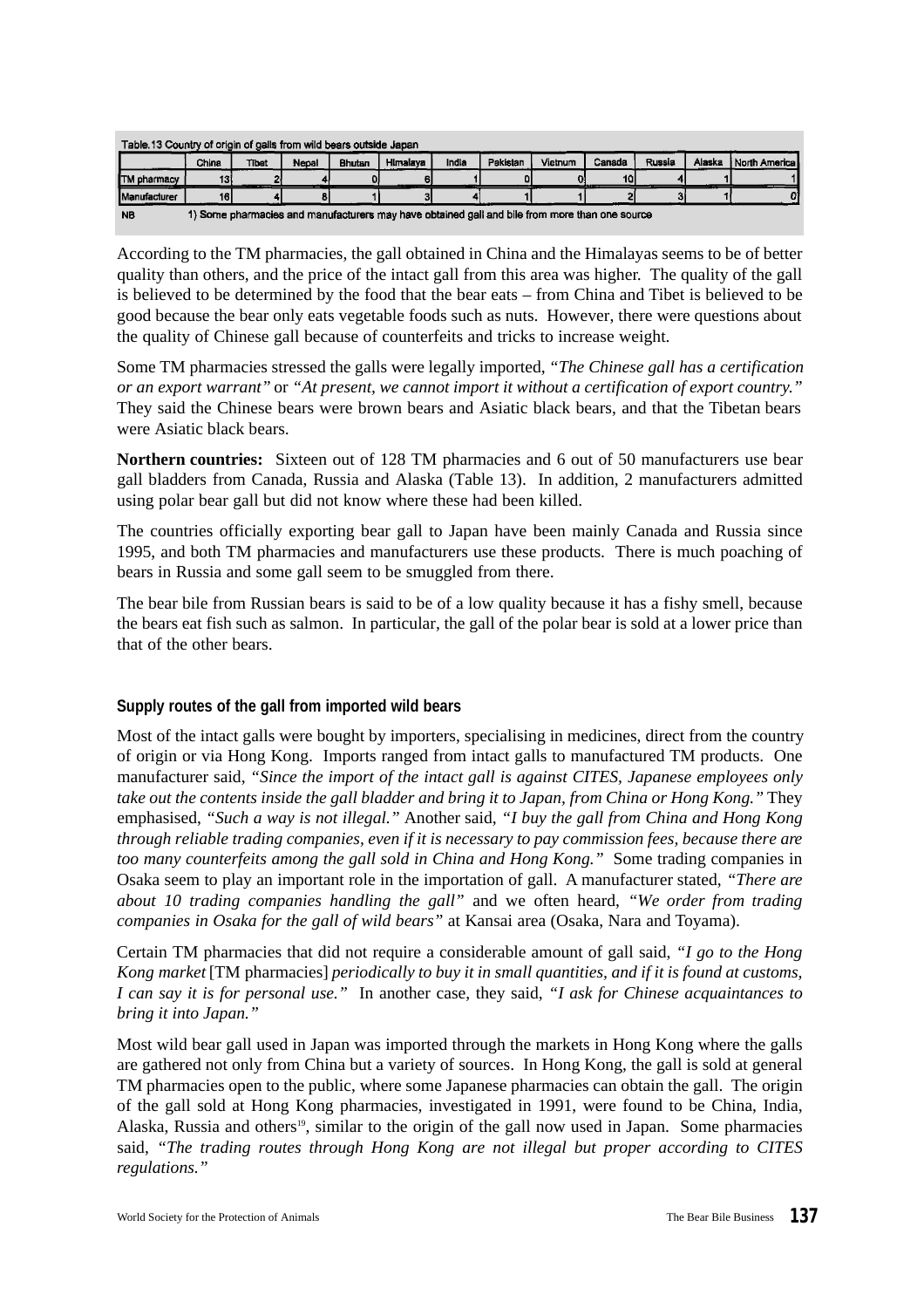

**Intact bear gall in the process of drying.**

#### **Japanese wild bears (sport hunting or pest-control) as a source of products**

Twenty-three of 128 TM pharmacies (18.0%) and 7 of 50 pharmaceutical manufacturers (14.0%) were handling the gall of Japanese wild bears (Tables 10, 11), brown and black.

Many TM pharmacies handled this gall, although by contrast, only a few manufacturers handled it. This is probably because manufacturers have difficult in obtaining a regular and reliable supply of consistent quality. Manufacturers using gall from wild Japanese bears are thought to also use the gall of imported wild bears and those from Chinese bear farms.

At the pharmacies, the gall of Japanese wild bears is often sold at a higher price than that of wild bears from other countries. It is claimed, *"The quality of domestic gall is much greater"* and some consumers only want domestic gall. So despite problems with supply, the domestic gall seems to be important.

Japanese wild bear gall was in most cases, brought directly into the TM pharmacies by hunters and brokers. About 10 wholesalers or manufacturers in the Kansai area, in the western part of Japan, and the Kanto area, in the eastern part of Japan, were reported to buy the intact gall<sup>20</sup>. In this investigation JWCS heard from some pharmacies and an old hunter that, *"Brokers, buying the gall from hunters, are present."* The hunter also said, *"The brokers are said not to be TM pharmacies but animal traders related to pet shops, and they trade the gall with other wild animals."* Many pharmacies stated, *"The gall of domestic bears are traded only between hunters and they do not come widely to the market."* However, JWCS confirmed that the galls of bears hunted as pest-control were sold at a drive-in of Hachimantai, in Akita prefecture.

One pharmacy said, *"Domestic bears hunted as pest-control and Japanese gall are exported to other countries."* Export from Japan is suspected, but evidence of such trade was not obtained during this investigation.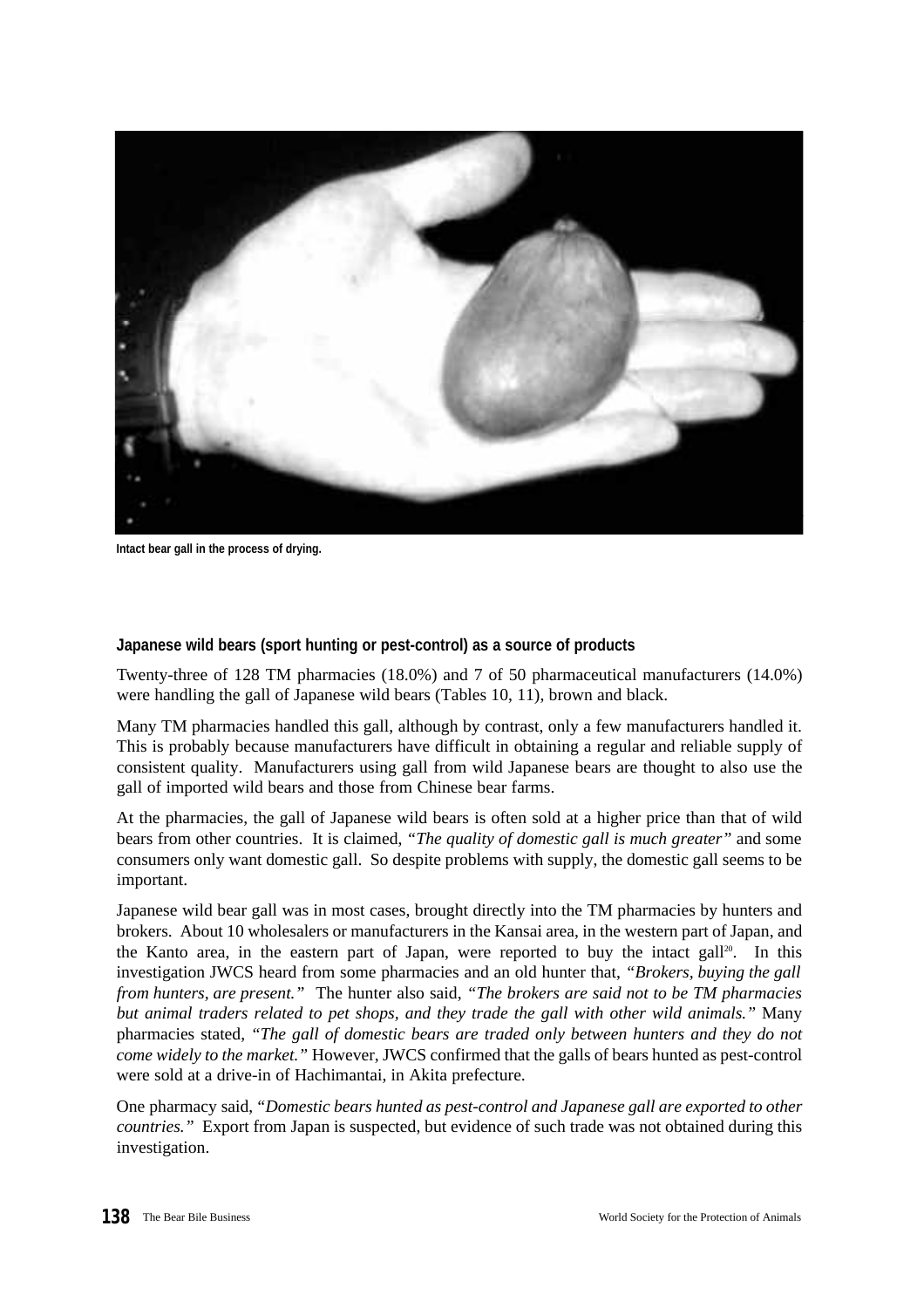

**WSPA has revealed shocking conditions on Chinese bear farms.**

#### **Chinese farmed bears as a source of products**

Fourteen of 128 TM pharmacies (10.9%) and 19 of 50 manufacturers (38.0%) claimed to use the bile of Chinese farmed bears (Tables 10, 11).

Over 30% of the manufacturers, who provided details, use these gall bladders (Table.12). Pharmacies that have several branch shops use this bile. Bile powder from farmed bears provides a constant and stable supply to manufacturers and was widely used. Considering the marketing of medicines containing farmed bear bile powder, it is thought that the use of farmed bear bile is very widespread. Some pharmacies explained, *"The importation of bile powder from farmed bears is legal since there is a certification from the Chinese government that the product is made without killing bears"* and *"The bears bred at farms for three generations are exempt from the CITES regulations." Although one manufacturer commented, "Many bears in the farms die from excessive bile extraction of the gall bladder"*. The idea that *"the bile is obtained without killing bears"* appeared to make the trade seem more acceptable to some. The trade is illegal, but it has become stable.

Some pharmacies said, *"The drug effect of the bile from farmed bears is lower than that of the gall bladder from wild bears"*, while others said, *"The drug effect is almost equal"*. Some TM pharmacies stock the farmed bear bile because it is reliable, while a lot of counterfeit products are distributed, claiming to be the gall bladder of wild bears.

The Chinese farmed bear bile powder was supplied to wholesalers, manufacturers and TM pharmacies, via importers. One of the importing companies in Osaka seemed to exclusively handle gall bladders from farmed bears. It was said, *"This company is the largest importer of gall bile in Japan.*" The company seems to be mainly involved in the circulation of the farmed bear bile, from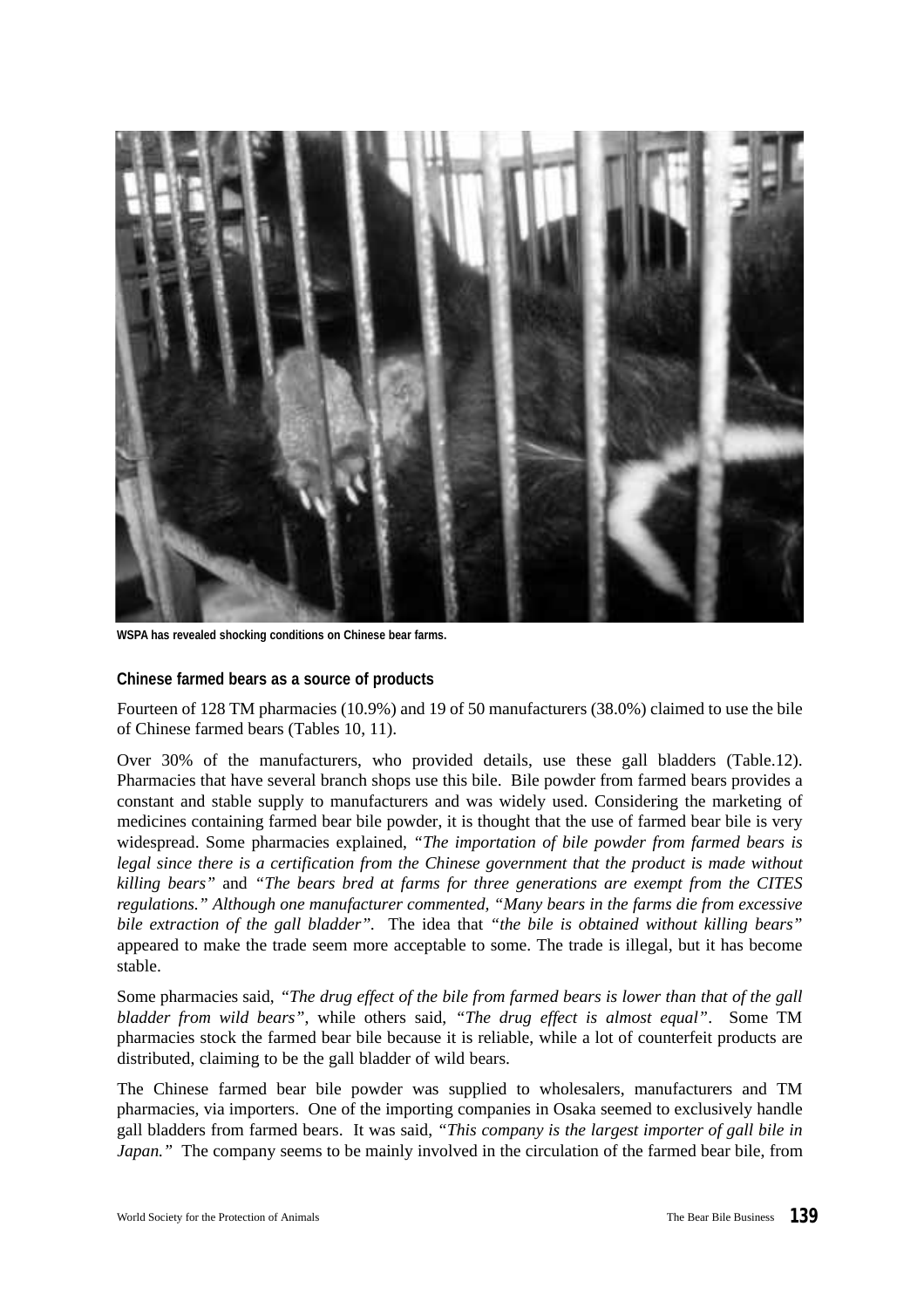which many wholesalers and TM pharmacies buy the bile. The company has an internet homepage. Although they do not mention bear bile directly, they say, "*We are trying to keep the quality of imported medical compounds by realising local production and technical cooperation in several pharmaceutical factories in China, and dispatching our employees to the home."*

In this investigation, the percentage of manufacturers using bear bile from Chinese farms was higher in the Toyama prefecture (12 of 20 manufacturers, 60%) than that in other prefectures (7 of 30 manufacturers, 23.3%) (Table 11). The medical manufacturing industry in Toyama seems to place great hope on such trade, and the major companies seem to promote these imports.

A recent large expansion of the circulation of Chinese farmed bear bile powder has occurred by mailorder selling and private importation through the Internet. At least 10 websites have been identified, and the number has been increasing. Some sell the gall bladder as a Chinese medicine and another sells it as a healthy food made in China. Prices vary, for example, on a site where the gall bladder is sold in blocks of  $25g$ , the prices are  $6,500$  yen  $(US$54)$ ,  $11,300$  yen  $(US$95)$  and  $20,000$  yen (US\$168). The products that cost 6,500 yen and 20,000 yen, are made by the same manufacturer (an animal farm in the Sichuan Province) (Table 14).

| Table 14 The sale of bear bile from farmed bear in China on Internet |                   |                                 |                                            |
|----------------------------------------------------------------------|-------------------|---------------------------------|--------------------------------------------|
| Type of trade                                                        | Trade name        | Manufacture                     | Prices                                     |
| internet shop                                                        | bear bile powder  | 延辺朝鮮族自治州特産養熊場                   | 70,000yen(US\$588) / 2bottles              |
|                                                                      |                   |                                 | 630,000yen(US\$5,294) / 20bottles          |
| personal import procuration                                          | bear bile powder  | Sichuan Province(簡陽市動物養殖場)      | 20,000yen(US\$168) / 25g                   |
| personal import procuration                                          | bear bile powder  |                                 | 30,000yen(US\$252) / 10g(black bile)       |
|                                                                      |                   |                                 | 30,000yen(US\$252) / 4g(yellow bile)       |
| personal import procuration                                          | bear bile powder  |                                 | 3,050yen(US\$26) / 5g                      |
|                                                                      | bear bile powder  |                                 | 11,300yen(US\$95) / 5bottles               |
|                                                                      | bear bile powder  |                                 | 800yen(US\$7) / 10tablets                  |
|                                                                      | bear bile drink   | Heilongjiang Province(黒宝薬業股分公司) | 2,200yen(US\$18) / 100ml                   |
| personal import procuration                                          | bear bile powder  |                                 | 42,000yen(US\$353) / 25tablets x 12bottles |
| internet shop                                                        | bear bile plaster | Sichuan Province                | 700yen(US\$6) / 12tablets                  |
| internet shop                                                        | bear bile powder  |                                 | 6,000yen(US\$50) / 2bottles                |
| personal import procuration                                          | bear bile powder  |                                 | 5,000yen(US\$42) / 1bottle                 |
|                                                                      |                   |                                 | 20,000yen(US\$168) / 5bottles              |
| internet shop                                                        | bear bile powder  |                                 | 22,000yen(US\$185) / 4g                    |
| internet shop                                                        | bear bile powder  |                                 | 2,500yen(US\$21) / 1bottle                 |
| internet shop                                                        | bear bile powder  | Sichuan Province(簡陽市動物養殖場)      | 6,500yen(US\$55) / 25g                     |
|                                                                      |                   |                                 | 119 $J$ P $Y = 1$ U S D                    |

**Bears in Japanese bear parks as a source of bear products**

No pharmacies and only 2 of 50 manufacturers (4%) were found to handle the gall bladder of bears from domestic bear parks (Tables 10,11,12). Many pharmacies stated, *"The quality of the gall bladder from the Japanese park is not good."* Of the two manufacturers using these gall bladders, one purchased it from the other. So only one manufacturer in Toyama was identified buying the gall bladders directly from the Japanese bear parks. The manufacturer in Toyama seemed to have various ways in which to get gall bladders from Japanese wild bears, as well as from other countries.

In the investigation by Mills and others in 1991<sup>7</sup> , there were reports of the sale of the bear gall and meat, as souvenirs, at bear parks, and on the resale of the gall taken from a dead bear and sold to Korean buyers. A 1998WSPA investigation<sup>8</sup> found bear meat being sold at two bear parks, but it was not possible to obtain sufficient information about the selling of bear gall.

A bear park told JWCS, *"We sell the intact gall at a price of 6,000 JPY/g (US\$50). We have, at present, several intact gall weighing 8g, 40g, 45g, 25g and 30g. I have about 40 at home"* and *"The intact gall sold at a drive-in in front of this park includes those bought from hunters, and those sold*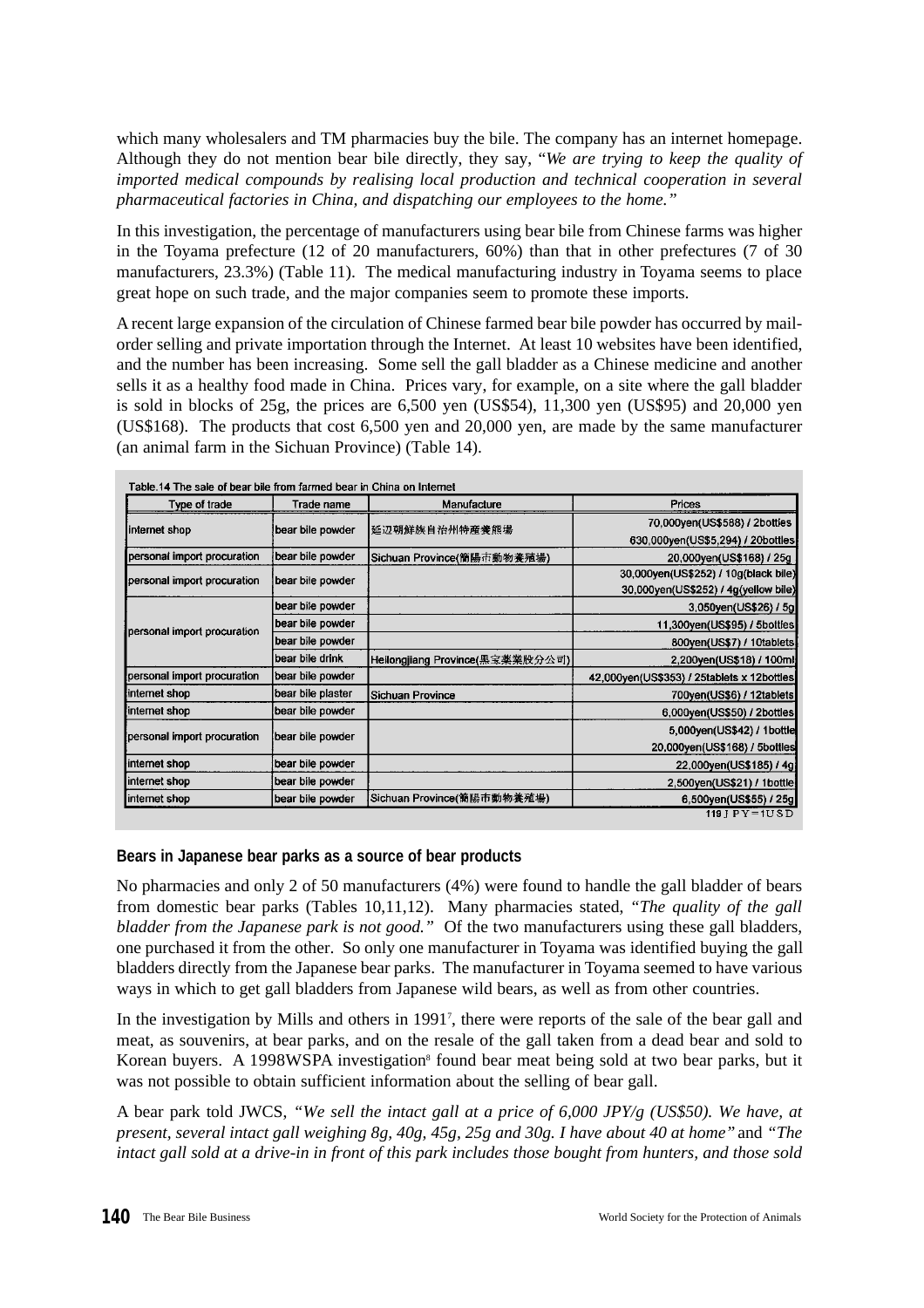*by this park."* The owner said, *"The intact gall was obtained from bears that had not died of disease but died in a scuffle or those which were so brutal, having no choice but to be mercy killed."* But he also said, *"If no preferable demanded, intact gall exists, I will provide you with one from a bear which shall be slaughtered this autumn"*.

#### **The need for strict regulation on the domestic trade in bear bile**



Bear bile from several sources (detailed earlier) is widely marketed

**Bear bile on sale at a TM pharmacy**

in Japan. Much of this is derived from imported wild bears or Chinese bear farms, therefore a certain percentage of these products are assumed to be illegally imported under CITES.

The first problem relates to the limited effectiveness of monitoring and enforcement by customs at the point of entry. Customs does not check all freight or luggage. In addition, there is no specialist inspector in charge of wildlife crime or the enforcement of CITES. There is also insufficient practical training of officials and a lack of identification manuals. Furthermore, there is no legislation for the customs officer to carry out a seizure of freight which violates CITES, without a court judgement.

The second problem is the difficulty in eliminating smuggled objects after they have entered the country. It is not easy to file the violation against the 'Law for International Exchange and International Trade' or the 'Customs Law' because it is not easy to prove the facts regarding the smuggling or non-permitted customs clearance. This means that eliminating smuggled wildlife products, once they have entered the Japanese market is unlikely.

With regard to bear bile produced internally, for example Japanese wild bears, it is important to control the source of the supply itself. It is necessary to improve the regulation of hunting, and the trade in hunted animals.

Illegally obtained bear bile is mixing in the Japanese market place, with legally obtained bile from CITES Appendix II listed species, or with material stockpiled from before the regulation was set in force. Therefore regulation, overseeing the marketing of all bear bile needs to be put in place.

It is therefore worth examining existing legislation and the problems with this.

# **The regulations for the manufacture, importation and sale of medicines under the 'Pharmaceutical Affairs Law'**

The Pharmaceutical Affairs Law aims ensure the quality, validity and security of medicines, and prescribes the regulation for the 'manufacturer', 'importer', 'pharmacy' and 'medical sales business'.

The manufacture and importation of medicines comes under the permission of the Minister of HLW (prefectural governor, a part), and is conditional on the structure of the factory facility, or office, and the appointment of the manager. Permission should be acquired, per item for manufacture or import.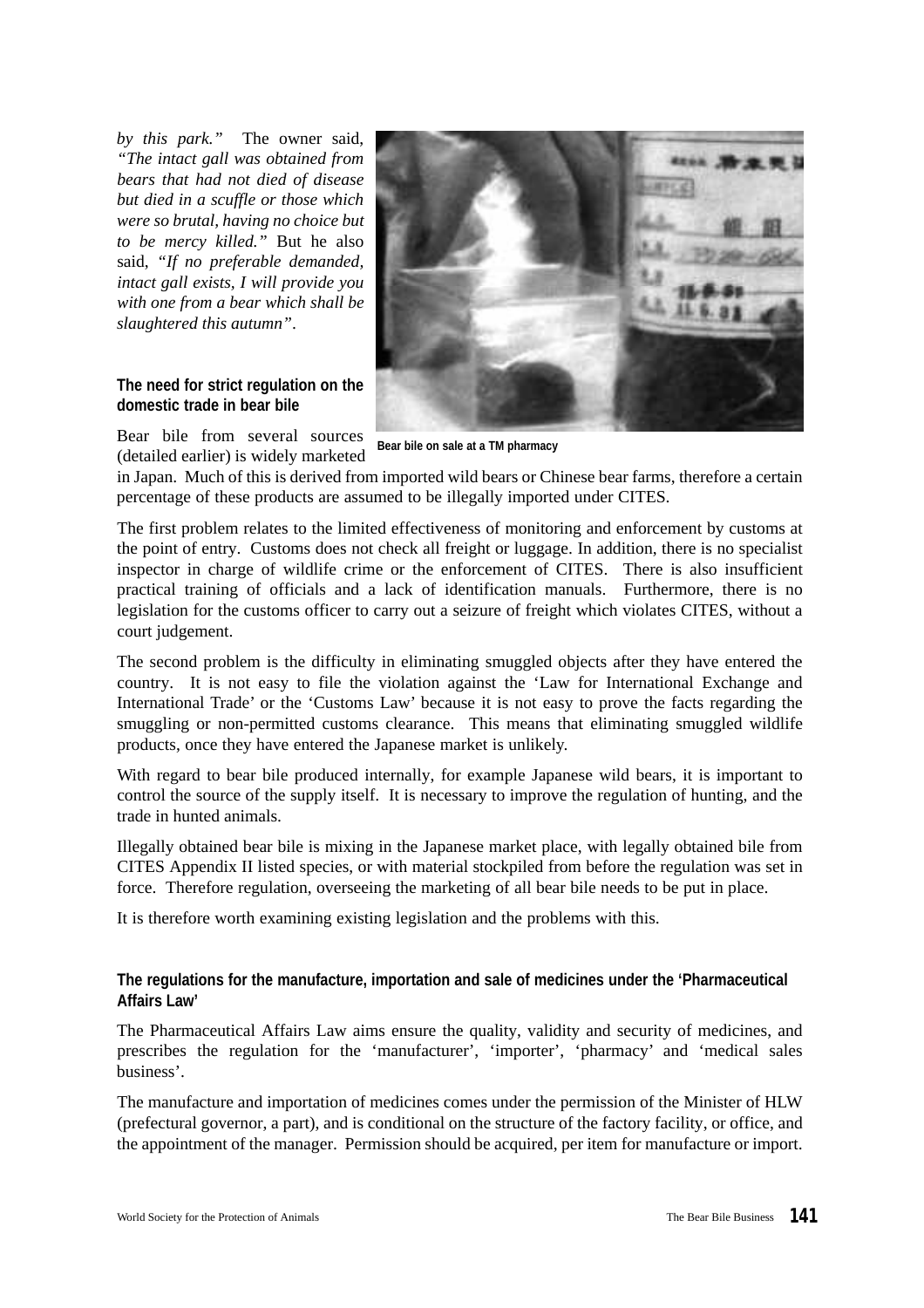In addition, each medicine to be manufactured or imported must be approved by the Minister of HLW (prefectural governor, a part) by clearing the inspection, including the name, ingredients, volume, method, efficacy and so on.

The 'pharmacy' can dispense medicines according to the prescriptions, sell all medicines, and manufacture within a limited range. Permission from the prefectural government is needed for the establishment of the pharmacy on condition of a certain number of pharmacists, the structure of the facility and so on.

The 'Medical sales business', which is permitted by prefectural governments, is specialised in sales and has certain categories. The range of medicines to be handled varies between the different categories.

The traditional medicine-distribution system is permitted in the category of 'distribution sales business, with permission from the prefectural government handling the area of distribution.

It is prohibited to sell medicines, which are manufactured or imported, without permission. It is also prohibited to sell medicines without a description on the package, which includes the address, name, number of manufacture, volume and so on.

## **Application of the Pharmaceutical Affairs Law to bear bile**

Bear bile known as "Yu-tan" in Japanese (Bear Bile, FEL URSI) is described as "Dried bile of Ursus arctos Linne or its cousins (Ursidae)", and is categorised as "galenicals" in the Japanese Pharmacopoeia. Accordingly, "Yu-tan" or bear bile is a "medicine" under the Pharmaceutical Law and approval is required when bear bile is included as an ingredient in processed medicine or when it is imported.

But, approval is not necessary if the bear bile is manufactured or imported "subject to being used only for manufacture of other medicines". In a case, the words "only for manufacture" should appear on the package of bear bile.

According to the MHLW in 2000, 355 bear bile 'medicines' were approved. Five have permission to be imported while the remaining 350 have permission to be used for manufacture. The first approval was issued in 1968. A total of 141 companies had obtained approval by February 1992. It has to be noted that since then some of the medicines are no longer manufactured, and quite a number of the medicines have switched from using bear bile to using the bile of cows and other animals, such as pigs.

However, approval and permission is needed when bear bile is manufactured or imported for the use of general consumers or for sale to hospitals. Manufacture and importation of such bear bile without approval/permission is illegal, and so too are the sales of it.

The pharmacy itself can manufacture bear bile, as a medicine that doesn't contain an effective constituent, other than powdered extract of bile, with the approval and permission of the prefectural government.

As mentioned earlier, bear bile is treated as a medicine under Japanese legislation, but not regarded as one to be handled with care. The Pharmaceutical Affairs Law assumes that bear bile will be marketed widely though manufacture, importation and retail, and is regulated in the same manner as a general medicine.

As a piece of general pharmaceutical legislation, the law does not function for the purpose of controlling the demand or source of a product (even if that source breaches CITES) .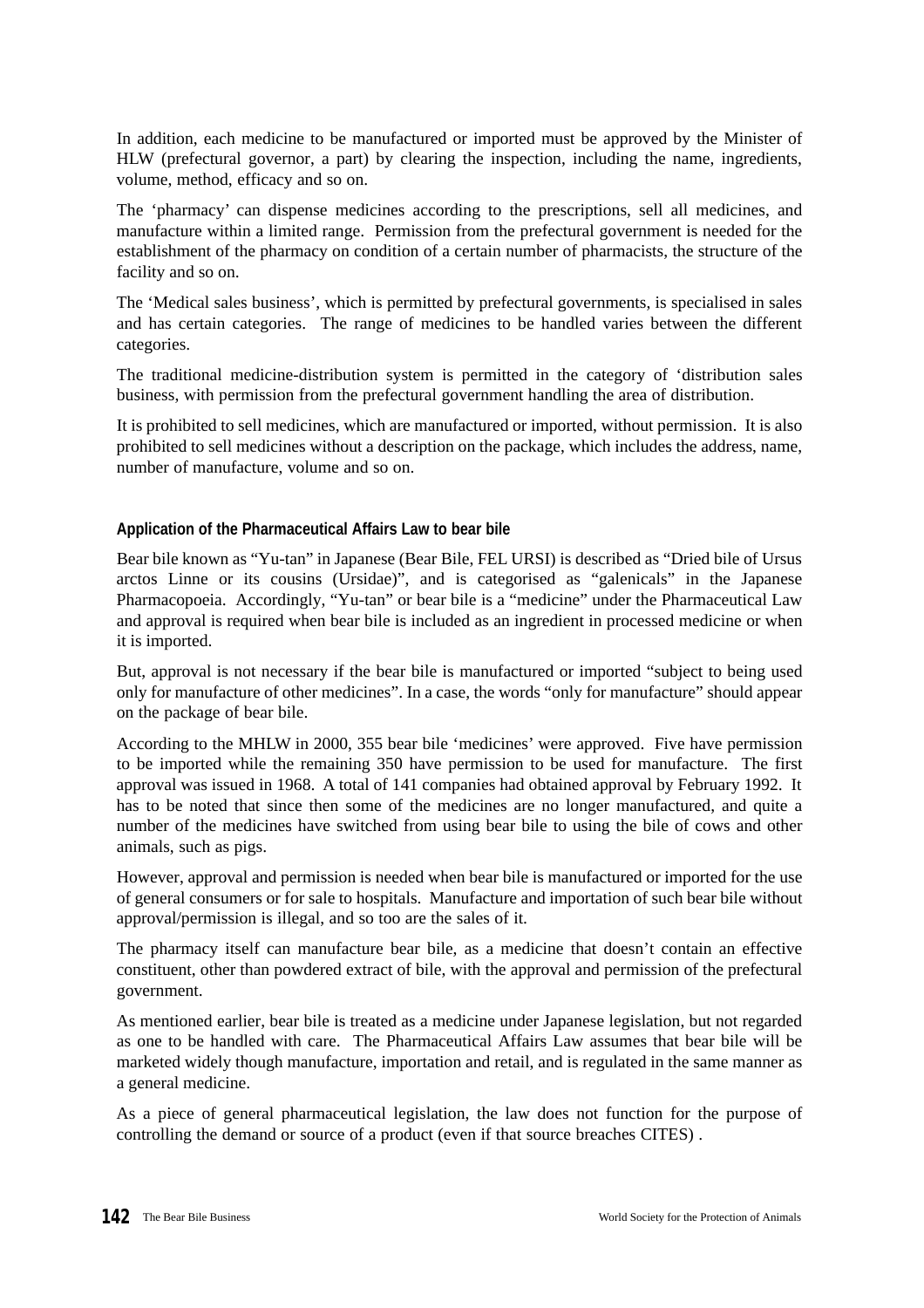

**Regulation on the domestic trade in bear bile under the 'Law for the Conservation of Endangered Species of Wild Fauna and Flora (LCES)' and the 'Game Protection and Hunting Law'.**

The function of these pieces of legislation are outlined earlier. The Asiatic black bear is listed as an "international endangered species" and so should be afforded protection by the LCES, although Japanese bears including the Asiatic black bear and brown bear have not been listed as "domestic endangered species". However, the trade regulation of "international endangered species" is exempted with regard to the two bear species when legally hunted under the Hunting Law.

Clearly, hunting outside Japan is not covered by Japanese legislation, however, the LCES should, in theory, remain relevant to CITES Appendix I listed species (regarded as "international endangered species"), even though species listed in CITES Appendix II and III are excluded. Accordingly, the brown bear (except for the populations of Bhutan, China, Mexico and Mongolia), the American black bear and the polar bear, all CITES Appendix II, are excluded. Unfortunately, body parts and derivatives, which are subject to the regulation under LCES include only fur (including fur products) and skin (including skin products). Therefore, bear bile is not subject to the regulation.

## **Evaluation of the current legislation**

To control the demand and supply of bear bile, strict regulation and management is needed for all marketing of legally obtained bear bile, so that illegally obtained bear bile can be eliminated from the market. Prohibition of the trade in illegally obtained bile alone is not enough to eliminate the illegal trade.

Even such a regulation scheme in the present legislation is insufficient.

Prohibition of trade in illegally hunted "game" under Hunting Law has never been applied to bear bile.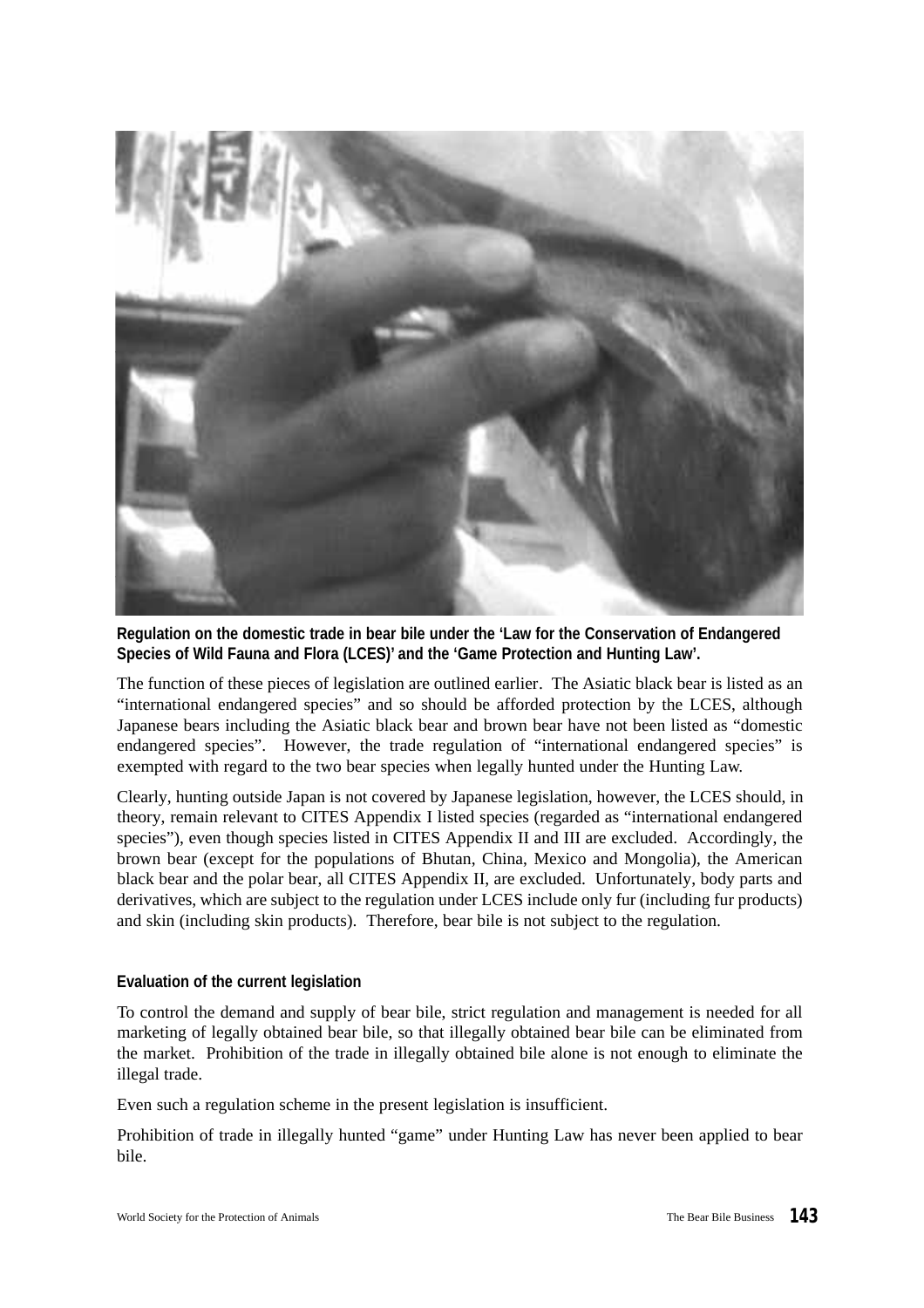The penalty for obtaining, and taking other actions, concerning smuggled freight under the 'Customs Law' has never been applied if the person involved did not know that the freight was smuggled.

Since regulation is not practical, there is no other way than the total prohibition of all domestic trade in bear bile.

| <b>I</b> Wild<br>bears<br>hunted in Japan | Table.15 Application of domestic trade regulation to bears under LCES<br>legally Legally imported bears listed under Legally<br><b>CITES Appendix I</b> | imported<br>llisted<br>under<br>Appendix II | bears<br><b>CITES</b> |
|-------------------------------------------|---------------------------------------------------------------------------------------------------------------------------------------------------------|---------------------------------------------|-----------------------|
| No regulation                             | No regulation except for;<br>- Whole animal (live and dead)<br>- Stuffed animal<br>- Specimen<br>l- Fur<br>- Skin<br>- Fur products<br>- Skin products  | No regulation                               |                       |

The regulation system itself is legislated in LCES. However, the law has never been applied to any bear bile other than the one that is obtained legally.

As clarified above, the domestic trade in bear bile has never been regulated. This means that controlling the demand and supply of bear bile is impossible at present. If the present situation continues, demand for bear bile in Japan will never stop having a severe detrimental affect on the survival of all bear species in the world, including Japanese bears.

# **TM industry and consumer understanding of CITES and bear conservation**

According to the JWCS investigation of medical manufacturers and TM pharmacies, many knew about the CITES regulations concerning the sale of bear gall. However, most explanations were incorrect or insufficient, stating that CITES does not prohibit bear bile medicine nor bile from farmed bears. As some galenicals used for TM are restricted by CITES, those involved in the TM industry must be aware of it. However, current Japanese legislation does not control the marketing of bear gall nor bile, so retailers have no reason to question selling them, and they are openly on sale. In addition, explanations such as *"gall bladders of pest controlled bears"* and *"bear bile obtained from farmed bears without killing them"* tend to hide the fact that demand for bear gall threatens wild bear populations.

The Japanese have historically utilised wild animals but this was limited to only those who hunted animals or who could afford to buy animals. However, as Japan becomes economically wealthy, more and more people have started to consume wild animals. The Japanese also import wild animals and this endangers wild animals elsewhere. It seems that Japanese consumers with no relationship with the original habitat of these animals, see the current CITES regulations as an irrational restriction that hampers their indigenous 'culture'. The Traditional Medicine industry emphasises the fact that the Japanese have used bear gall bladders as a medicine since the medieval era and they still need them today. A famous traditional medicine company in Toyama stated that it is necessary for both humans and animals to help each other to make a proper and natural society, just as humans can help each other with blood and bone marrow donations<sup>21</sup>. This ignores the survival crisis of foreign wild bear populations and the tragic conditions on bear farms.

Environmental issues have only recently become the focus of Japanese politics, but the government's reaction to CITES is more influenced by economic than environmental concerns. The Japanese public has insufficient information about the government's or other countries' position on CITES. In addition, the Japanese government is reluctant to hear from consumers. As a result, Japanese citizens have little knowledge and interest in wildlife issues or CITES.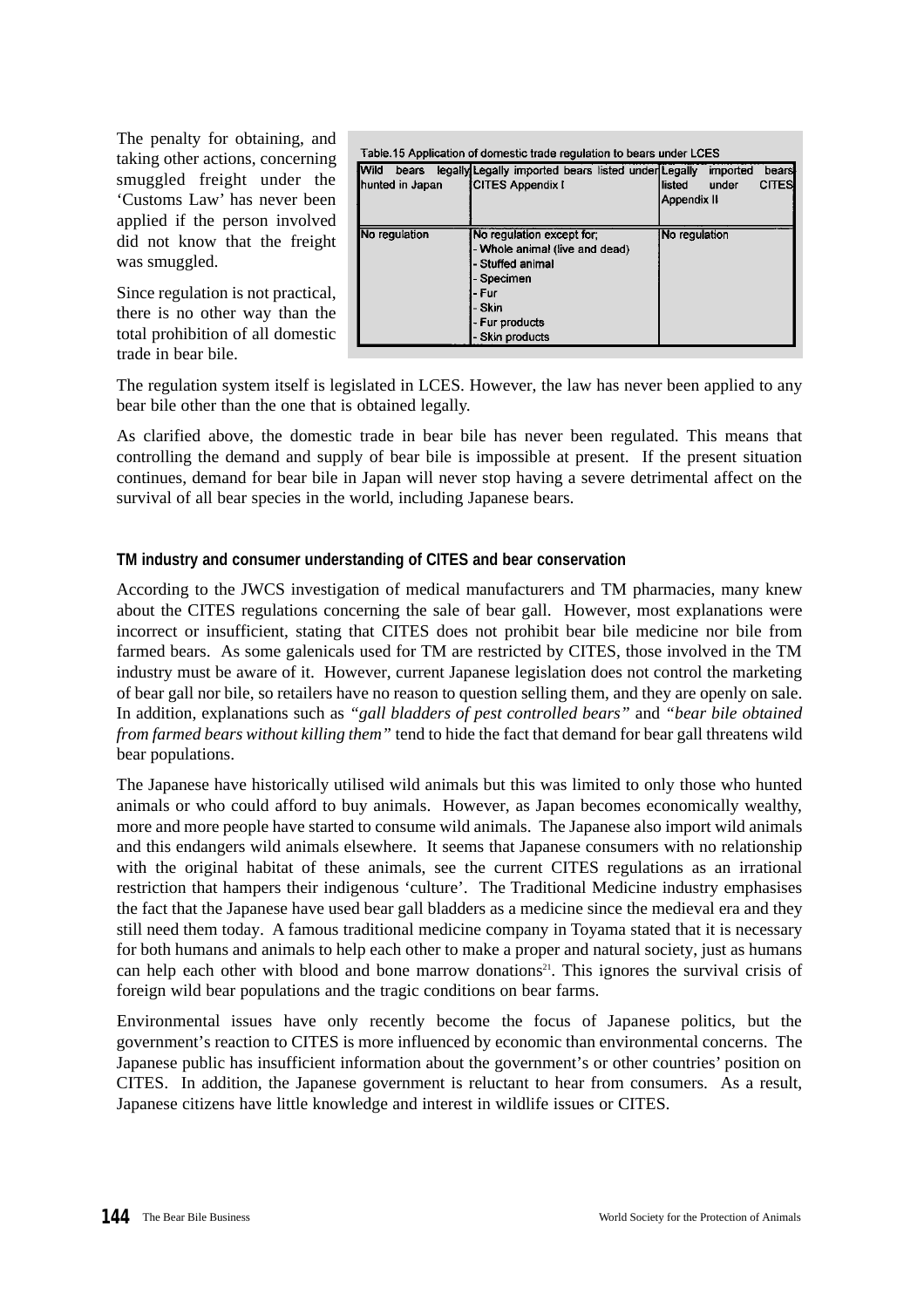# **The future prospects of bear gall bladders in the TM industry and changes to alternatives treatments**

The medical industry in Toyama, where half of the bear gall is consumed (100 kg-200 kg per year) in compound TM, strongly expects that the imports from Chinese bear farms (which have been constructed from 1984 onwards) will increase<sup>15</sup>. When imports of bear gall were restricted by CITES, the product was stockpiled, but this will not be sufficient in the long term. According to Matsushita<sup>15</sup>, certain traders imported bear gall that was worth 100 million Yen (approx 100 kg) but two years later the stock had decreased to 60kg.

The medical industry in Toyama established a working group and attempted to legalise the bear gall trade from Chinese bear farms. A trader, who plays the central role in Toyama medical industry and whose director also works as a chairman in the CITES committee of the Japan Medical Industry Association, organised a mission to China, to observe the Chinese TM industry. The team visited Chinese bear farms in October 1993, and were asked by the Chinese Government *"To act to legalise TM obtained from bred animals because a claim from China and Japan would be more effective than a claim solely from China"*<sup>21</sup> . The association petitioned the Japanese government to accept imports of gall bladders from bears<sup>22</sup>. In addition, the Toyama industry established the Bear gall Working Group under its "CITES Affairs Committee" (52 companies) in the Japan Medical Industry Association<sup>23</sup>. In 1995, China informed the Toyama medical industry that it was ready to make an application to the CITES conference for the legalisation of bear gall bladders exported from bear farms<sup>24</sup>. At the time of writing, this is yet to materialise.

# **Increasing demand for bear gall bladders**

As TM has shown empirically its effect in history, people tend to expect various effects from one raw material of TM. Bear gall bladders, for internal use, are expected to be good for the stomach and also effective as analgesic and antipyretic, and in relieving convulsions and inflammation. Bear gall bladders are also used as an external medicine for eye disease, piles, and to heal pain. In addition, bear gall bladders were recently advertised to be effective against hepatitis, cancer, gallstone, and atrophy. Moreover, TM is thought to be healthier than Western medicine with no side effects even though there is no drastic medical effect. Therefore, the demand for TM containing bear gall bladders etc. is likely to increase along with the recent trend towards a "healthy and natural" life. Nevertheless, TM is not very accessible for people who did not previously use it and the medicinedistribution system is relatively smaller than before. In order to attract potential consumers, packets of Toyama medicine are sold at pharmacies in large supermarkets and grocers'shops in fashionable buildings. The JWCS confirms that several medicines for stomach and bowels, which contain bear gall bladder, were displayed and sold with other daily goods. In particular, retrospective wrapping paper designs with bear drawings for these medicines seem to be attractive amongst young people.

TM produced in Toyama are promoted in the railway station building as a souvenir called "Traditional Toyama Medicine". The major product of "Toyama medicine" is one that contains bear gall bladder and is wrapped in bear designed paper. As a result, bear gall bladder is now treated not only as a medicine but as if it were a healthy food, and thus its circulation is expanding.

The Internet trade has significant influence on the expanding demand for bear gall bladder. This survey showed that bear bile powder from Chinese bear farm, intact gall, and both domestic and Chinese medicine mixed with bear bile are sold on line. Although importing bear gall bladder is restricted by CITES, it is difficult to control the trade on the Internet. Besides, consumers can easily buy the product online without recognising such restrictions; making online circulation one of the most substantial threats to the efficiency of the restriction. The JWCS investigation into TM containing tiger parts in 2001 also revealed that the online circulation of products, which violate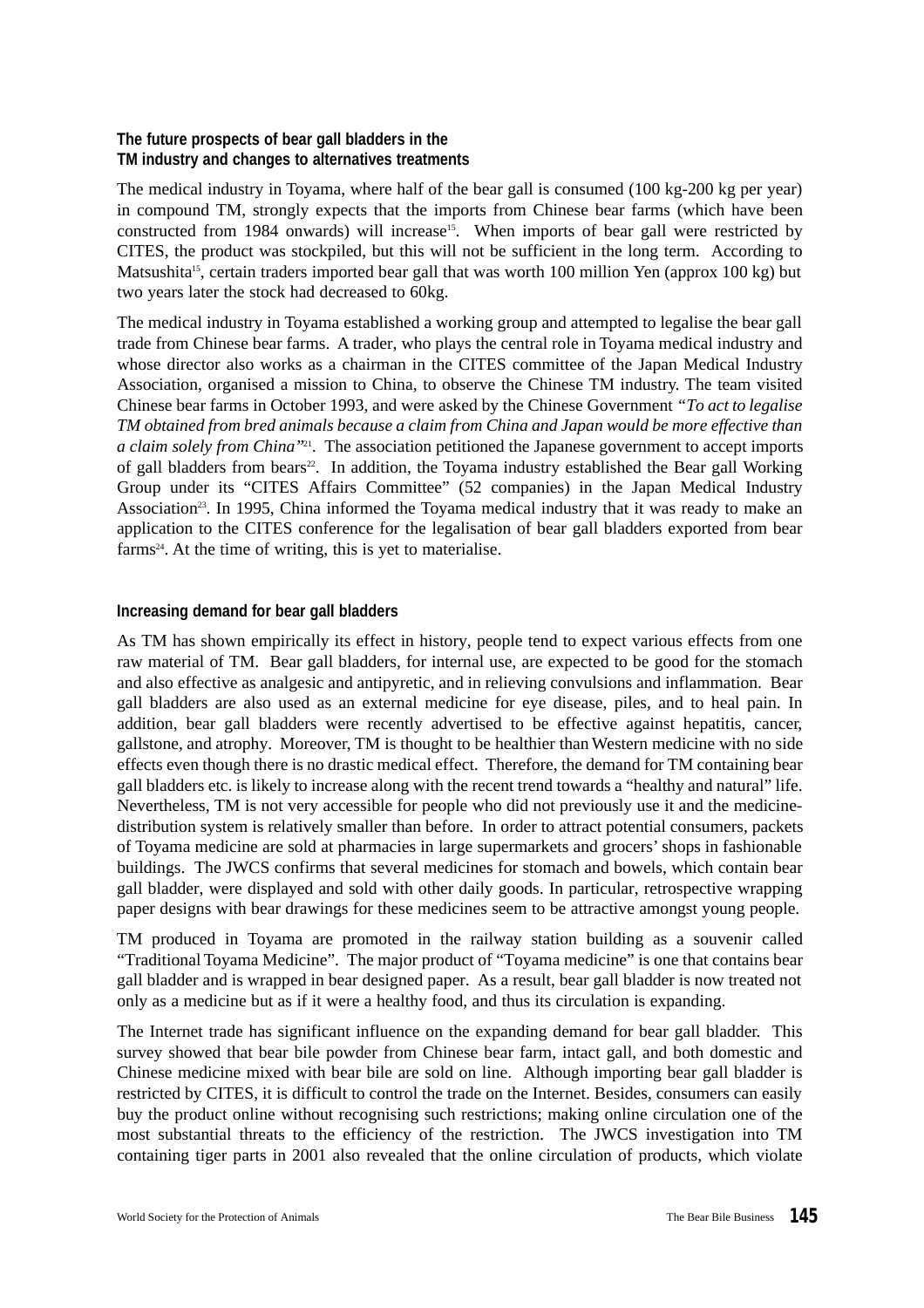CITES, was a major threat in the same way<sup>25</sup>. As online circulation is likely to develop further, it is necessary to prohibit the online circulation of products violating CITES, and to strengthen the restrictions at customs.

## **Alternatives to bear bile**

Effective, practical and inexpensive alternatives to bear bile exist in both oriental medical science and western medicine.

According to Pong, the president of the Practicing Pharmacists Association of Hong Kong, bear bile is a viable antipyretic agent and antidote, has been used in the treatment of tumours, and is effective for the invigoration of the stomach and liver. At the same time, she says that there are 64 kinds of medicine used as antipyretic agents and antidotes, 43 used in the treatment of tumours, 19 as stomach invigorating agents, and eight for invigoration of the liver.

The examples given as alternative herbal medicines are: Chrysanthemum (flower) as exterior resolving medicinals and Scutellaria (root), Coptis (root), Phellodendron (bark), Scrophularia (root), Red Peony (root) and Dandelion as heat – clearing medicines.

Her opinion is that bear bile and the herbal medicines given above would not be very different in clinical practice, and could even offer the advantage of turning attention from the more costly to the cheaper agents<sup>26</sup>.

Many pharmacies and the medical industry argue that bear bile is more effective than the bile of other animals, and thus it cannot be substituted by animal bile and/or compound medicine. On the contrary, a report, which analysed the medicinal efficacy of galenicals, says that there is no distinctive difference between bear bile and other bile as far as bile acid, their main component, is concerned<sup>27</sup>.

In reality, due to the decrease in the legal trade and the difficulty obtaining bear gall, a part of the medical business in Japan has replaced bear bile with bile obtained from other animals such as cows and pigs, as the ingredient in the same brand of processed TM medicines. In this case, the price of the medicine is cheaper than the medicines made from bear bile.

However, tauroursodeoxycholic acid (UDCA), which is the main component of bear bile, can be synthesised from other bile acids or cholic acid (CA) and chenodeoxycholic acid (CDCA), which are abundant in domestic animals. UDCA, is recognised to be effective in cholestasis in biliary tract disease, liver diseases associated with cholestasis, liver dysfunction in chronic liver diseases, hyperlipidemia and maldigestion, cholesterol gallstones and chronic hepatitis. Since the 1980s, following the development of the etiology of liver-bile diseases, bile function, and immunology, UDCA has been reported to be effective for the treatment of autoimmune hepatitis and other  $disease<sup>28</sup>$ .

UDCA started to produce as a medicine in 1957 by the Japanese medical industry and today it is prescribed in more than 40 countries around the world<sup>28</sup>.

In China, Korea, and Japan, more than 100 tonnes of compound UDCAis consumed every year, and the global consumption is twice this amount<sup>26</sup>.

A large number of biochemical and clinical studies of UDCA have demonstrated the increased recognition of UDCA as a bear bile substitute<sup>28</sup>.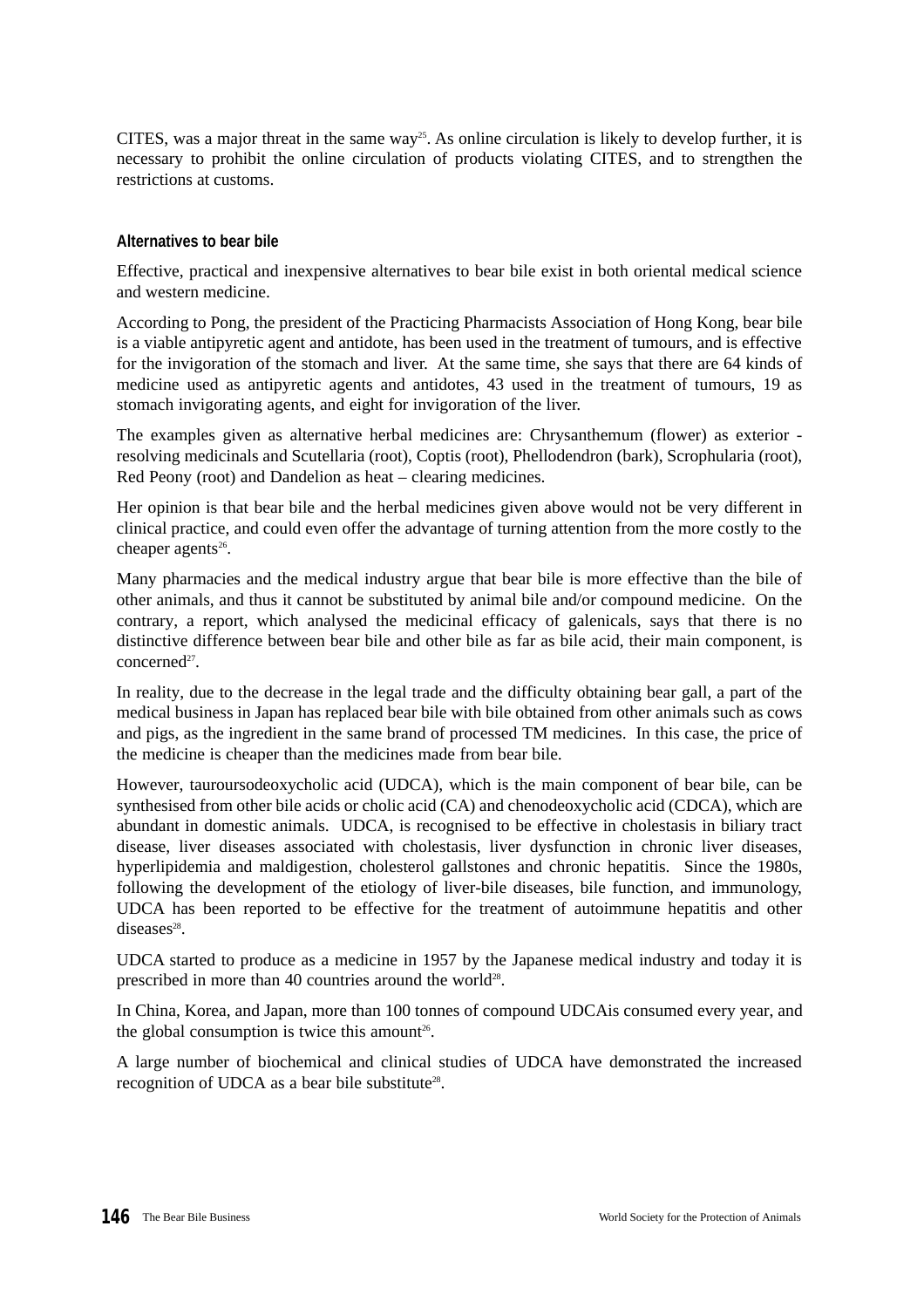# **Conclusion**

In the 19th Century, bear gall bladder and bear bile started to be distributed widely as a precious traditional medicine. At that time, the strong commercial marketing of medicines was established. The merchant towns included Tokyo and Osaka. The town of Toyama, in particular, has a long history of and continues to be a centre for the traditional medicine distribution industry.

Bear bile crystal, extracted from dried intact gall, is used as an internal medicine for various treatments, including the invigoration of the stomach and as an antispasmodic. In the case of Chinese farmed bears, the bile is painfully extracted from the live animal, dried and then used. In Japan, popular TM treatments derived from bear bile include: the invigoration of the stomach; cardiant/analeptic medicine; and pediatric sedatives.

It is possible to estimate that the potential demand for bear bile is at least 200 kg per year. If we assume that 20g of dried bear gall bladder is obtained from one bear, then in theory 10,000 bears must be killed to satisfy the demand. The volume of legal imported bear bile is only 2-8kg (obtained from CITES Appendix II listed bear species). Also, bear bile that has been stockpiled in Japan since the early 1990s may now be very limited in supply. Therefore, it is thought that wild or captive bears are now targeted as the new source of bear bile supply.

In the Japanese bear bile market, 37.5% of the TM pharmacies investigated were selling intact gall, and in particular, 59.1% of TM pharmacies in Osaka. Additionally, 66.4% of pharmacies investigated were selling bear bile in crystal/powder form. It is thought that crystal/powder is becoming popular because its quality is stable and it is available to buy in small amounts. When the numbers of pharmacies that only sell the processed bear bile medicine were also included, it was found that in total 76.6% of the TM pharmacies investigated sold bear gall, bear bile or bear bile medicine.

It was found that there were 4 different categories for the source of bear products: 'imported from wild bears'; 'Japanese wild bears (sport hunting and pest control)'; 'Chinese farmed bears'; and 'bears in Japanese bear parks'.

Of those TM manufacturers that were found to be dealing with the gall and bile, and provided the source of supply, 50.9% stated that they obtained the gall or bile from 'imported from wild bears', 33.3% from 'Chinese farmed bears', and 12.3% from 'Japanese wild bears'. Of the pharmacies, 47.1% stated that they obtained the gall or bile from 'imported from wild bears', 32.9% from 'Japanese wild bears' and 20% from Chinese farmed bears.

It is obvious that wild bears in other countries are the main source of bear gall and bile in Japan. The information collected reveals that South East Asia, Russia and North America are supply sources, with the Himalayan region being the major source of supply. It was also found that Hong Kong is an important accumulation and trading point. The findings indicate that there is a significant international illegal trade in bear gall and bile. The number of official Customs seizures of bear gall, bile and bile medicines in 2000, was 122 cases – double the previous years figure. These figures are considered to be just a part of the actual number of smuggling incidents.

Gall bladders from Japanese wild bears are traded on limited routes, or between specific hunters, middle men and pharmacies, and the supply to the market is not stable. They are not so important as a TM supply source for manufacturers. However, they are important for the pharmacies.

Bear bile produced in Chinese bear farms is becoming more attractive to manufacturers because the volume and quality of it is stable. In Toyama prefecture, especially, the percentage of manufacturers using bear bile from Chinese bear farms (50%) was the greatest amongst the 4 source categories, even greater than the 'imported from wild bears' category (33.3%). Also it is convenient for pharmacies to deal with this product because it is less expensive than the bile processed in Japan.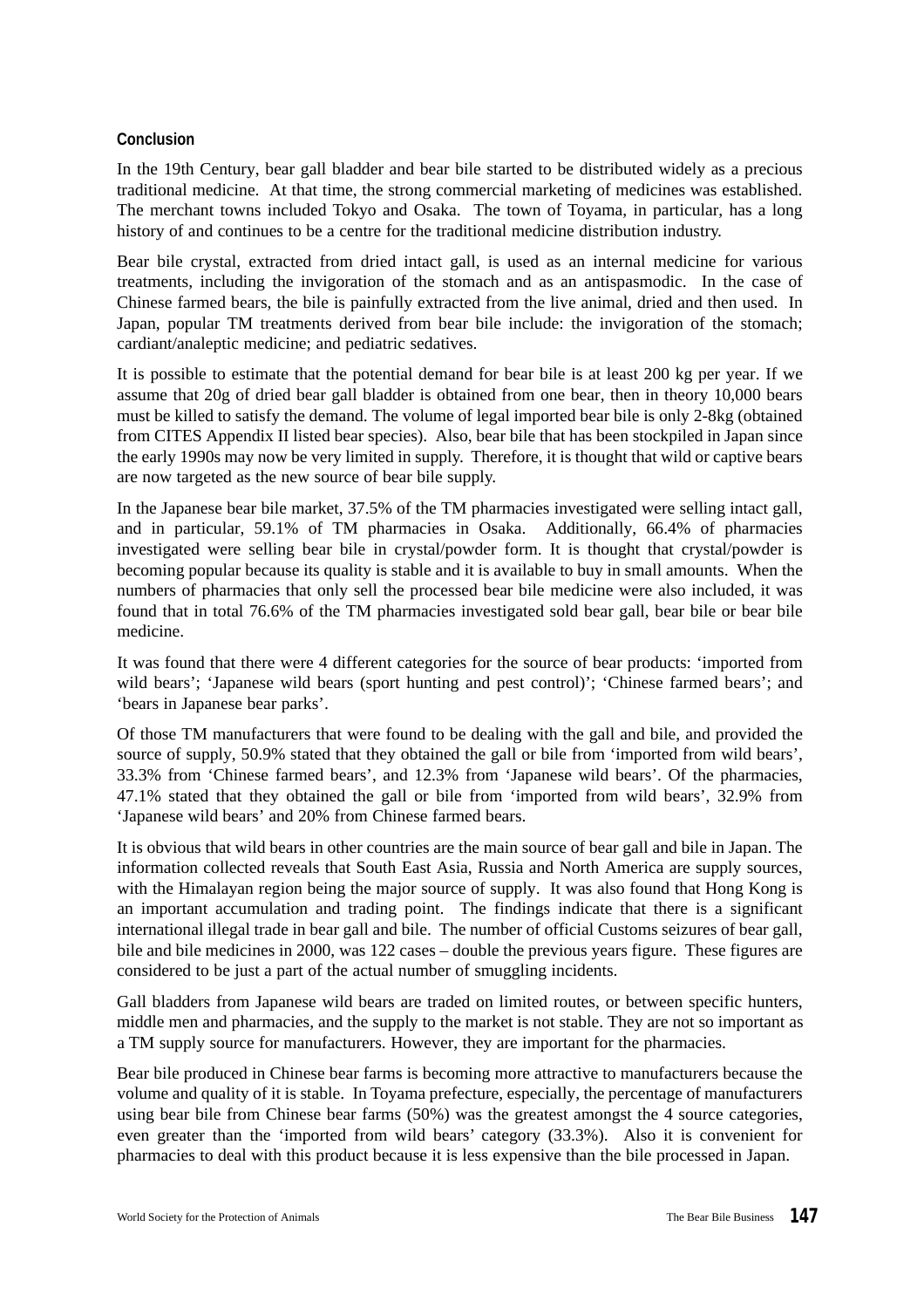Information on the trade in bear bile from captive bears in Japanese bear parks is limited, but it was confirmed that it does enter the market. There are approximately 1,000 bears in Japanese "bear parks", so these should not be ignored as a source of bear gall bladder and bile.

Considering this marketing situation for bear bile, it cannot be doubted that the Japanese demand for bear bile has a significant effect on the survival of bear species both within Japan and internationally.

The fundamental solution to this problem is to control the demand and supply of bear bile. To achieve this, it is essential to control the supply of bear bile from its source, and to regulate and manage all marketing of bear gall, bile and bile products, in cases where it is legally obtained, and to effectively ban and prevent the illegal trade.

Does the present legislation, and its implementation and enforcement, substantiate these measures?

With regard to the control of two supply sources, 'imported from wild bears' and 'Chinese farmed bears', the importation of them is regulated by CITES and the national trade-related law which implement it.

However, the present legislation lacks the necessary provisions concerning the confiscation of illegally imported specimens. This violates CITES.

Sufficient resources have not been provided at the points of entry into Japan for the effective enforcement of the Convention. This is where the main responsibility for monitoring the implementation and enforcement of CITES lies. Customs should put a greater priority on this issue and improve their techniques, including methods for identification of species.

The police and customs authorities should conduct a thorough investigation of the products available on the Internet. This method of buying the products is becoming increasingly popular with consumers.

With regard to the control of the supply of bear gall and bile from 'Japanese wild bears', the legislation itself is the main problem.

Considering that there are many populations threatened with extinction, firstly hunting should be strictly controlled using all appropriate measures, and secondly, the trade in gall bladders, other parts and derivatives of hunted bears, should be prohibited.

Regarding the fourth source of supply of bear gall and bile ('bears from Japanese bear parks'), the trade in bear gall and bile from bear parks and other breeders should be prohibited.

While it is very important to control the supply sources listed above, it is impossible to avoid any loopholes.

The strict regulation and management of all marketing of legally obtained bear bile, including bile derived from CITES Appendix II species, is considered to be necessary in order to eliminate illegal bear bile from the market. The regulation system itself is legislated in the Law for Conservation of Endangered Species of Wild Fauna and Flora (LCES). Therefore, the law should be applied to bear gall, bile and their products derived from all bear species.

The parts and derivatives of species, which are regulated under LCES, are limited to "readily recognisable" ones.

In a similar case to bear gall, bile and their products, the Japanese government had rejected the application of the regulation on the domestic trade under LCES of tiger bone, penis and their products, from the legal point of view that they "cannot be readily recognised". But it changed its view and has regulated the trade in these body parts since April, 2000. It can be said that there is no barrier to the interpretation of the law regarding the application of the same regulation on the domestic trade of bear gall, bile and their products.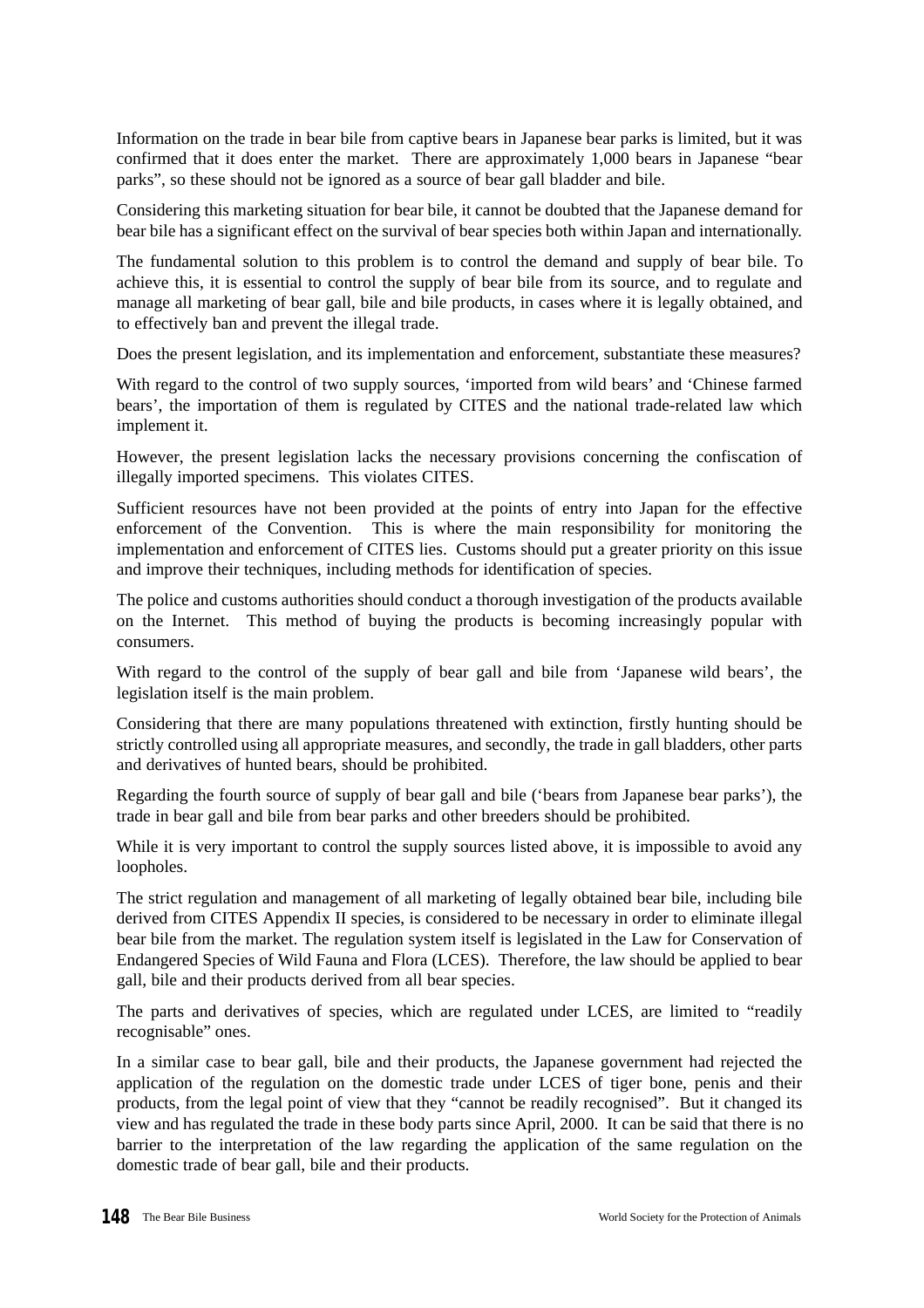

**The Japanese trade in bear bile products is a threat to bears worldwide.**

In a case where trade regulation under LCES is improved, the effective implementation and enforcement of it becomes crucial. However, the system ensuring this has never been sufficiently established.

Therefore, it is necessary to establish an inspectorate system with police enforcement of the LCES regulations. This unit would conduct monitoring of the marketing of products, investigate infractions, and would cooperate and exchange information with the relevant authorities including Customs, the National Police Agency, Interpol and the CITES Secretariat.

While the regulation and effective law enforcement are most important, it is also necessary to promote the use of alternative treatments to bear bile. Herbal treatments, livestock bile (produced as a byproduct of the meat industry) and synthetic UDCA (the main component of bear bile acid), have already been used to a certain extent. The Japanese government and the prefectural governments should strongly promote the use of alternatives and to introduce some financial incentives if necessary.

Notifications to the industry and public awareness are also needed. Knowledge amongst pharmacies about CITES is quite limited. In particular, they fail to realise that bear bile imported from Chinese bear farms is illegal. In addition, when pharmacies give explanations to consumers they tend to hide the fact that the demand for bear bile is threatening bear species. It is assumed that consumers lack this knowledge even more.

Sufficient notifications and awareness amongst each sector are needed, concerning: the fact that demand for bear bile has greatly affected the survival of all bear species; the vital importance of bear conservation; and the regulation under CITES and the expected new national legislation.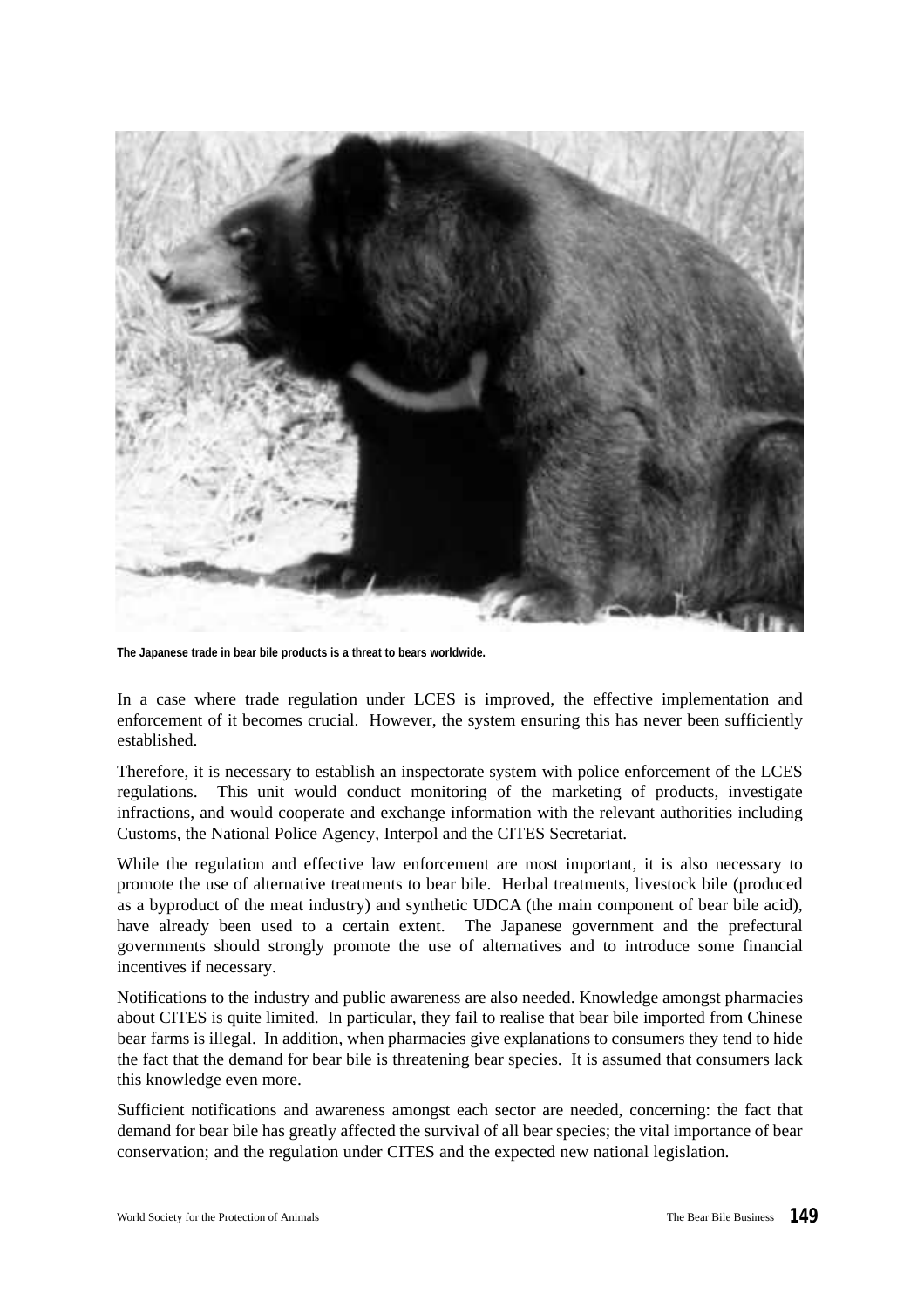# **Recommendations**

JWCS recommends that the Japanese Government takes the following action:

- **l. The regulation and management of all marketing of bear parts and derivatives, including gall and bile obtained from legal sources:**
	- Include all bear species\*, including those listed under CITES Appendix II, in the "international endangered wild species" section of the LCES (Law for Conservation of Endangered Species of Wild Fauna and Flora), in order to apply the provisions relating to the domestic trade regulations. *(\* Exclude those species listed as "domestic endangered wild species" under the LCES)*.
	- Include bear gall bladder, bear bile, processed medicines derived from bear bile, bear paw and other bear parts and derivatives in the items subject to the domestic trade regulations under the LCES.
	- Obtain and disclose data on the stock and trade in bear gall bladder, bear bile and processed medicines derived from bear bile, in order to effectively implement the domestic trade regulations.
	- Establish an inspectorate system with police enforcement of the LCES regulations and a Ministry of Environment inspectorate enforcement unit. This unit would conduct monitoring of the marketing of products, investigate infractions, and would cooperate and exchange information with the relevant authorities including Customs, the National Police Agency, Interpol and the CITES Secretariat.

# **2. Measures for controlling the marketing and distribution of bear gall and bear bile, obtained from imported wild bears:**

- Establish procedures for the confiscation of illegally imported specimens, which violate the CITES Convention.
- Improve the customs system:
	- a) Provide specially trained agents for identifying species listed under the CITES Appendices.
	- b) Prepare an effective communication and information system, to include an information database, with on-line access, for species identification. This will enable customs officials to have direct access to expert advice.
	- c) Compile manuals and other relevant materials, which are practical to use by customs.
	- d) Enhancement of training for customs officials.
- Conduct a thorough investigation of violations against the Foreign Exchange and International Trade Law and the Customs Law with regard to the marketing and availability of bear gall bladder, bear bile and products on the Internet.
- Intensify daily inspections of incoming people and cargo, from countries where many CITES listed species have been imported, and increase the number of special inspection months.
- Carry out effective prosecutions of people found violating the Customs Law.
- Carry out a programme to confiscate and destroy illegally held bear products.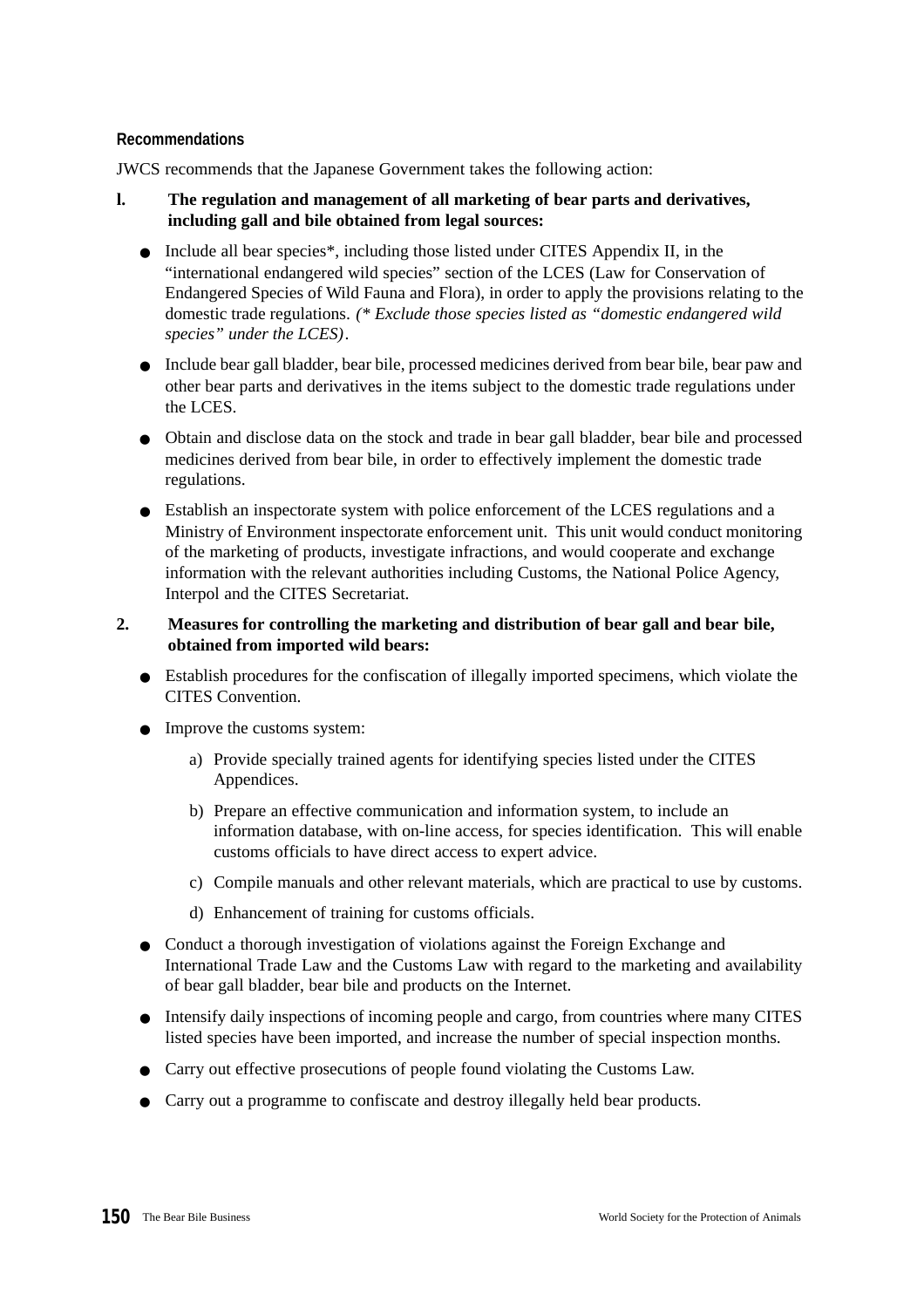# **3. Measures for controlling the marketing of bear gall and bear bile obtained from Japanese wild bears:**

- Prohibit the hunting of bears, or restrict the number legally hunted during the hunting season, in those prefectures where the hunting of bears is still allowed.
- Prohibit so-called "pest control based on prediction". *(Where pest control is carried out, the number of animals to be killed has been set according to over-estimated predicted damage, rather than the actual possibility of it).*
- Regulations on wire trapping:
	- a) Prohibit the use of wire trapping for the pest control of bears.
	- b) Prohibit the use of wire trapping inside the habitat of bears, which is intended for the purpose of the pest control and sport hunting of other animals.
- Under the Game and Hunting Law, the Government authorities should carry out pest control or should establish a system, whereby they can effectively monitor pest control in the field.
- Prohibit the trade in bears or bear parts, hunted in the name of pest control described under the Game and Hunting Law. This should include the live animal, dead body, body parts and derivatives, including bear gall, bile, paws and other parts.
- Prohibit the trade in gall bladders obtained from sport hunted bears.
- **4. Measures to control the marketing of bear gall and bile from captive bears in Japan. In applying the domestic trade regulations of the LCES to the captive bears in Japan, the facilities holding these animals should not be permitted to register with the government for trading purposes. Therefore the trade of the live animal, dead body, body parts and derivatives including bear gall, bile, paw and others, should be totally prohibited.**
- **5. Notification to the business community and public awareness amongst consumers:**
	- Notification to the medical manufacturers and importers:

Notify the medical manufacturers and importers of: the vital importance of bear conservation; the fact that the demand for bear bile is greatly affecting the survival of bear species worldwide; the regulation under CITES and the expected new national legislation; in particular the fact that it is illegal to import products from the Chinese bear farms (species listed under CITES Appendix I); and that any products deemed to be illegally obtained have to be handed over to the relevant authorities.

● Notification to the TM pharmacies:

Notify the TM pharmacies of: the vital importance of bear conservation; the fact that demand for bear bile is greatly affecting the survival of bear species worldwide; the regulation under CITES and the expected new national legislation; in particular the fact that it is illegal to import products from the Chinese bear farms (species listed under CITES Appendix I); that any products deemed to be illegally obtained have to be handed over to the relevant authorities; and the fact that the notification including these same matters is distributed to the medical manufacturers.

● Public awareness for general consumers:

Create awareness amongst the general consumers in Japan of: the vital importance of bear conservation; the fact that demand for bear bile is greatly affecting the survival of bear species